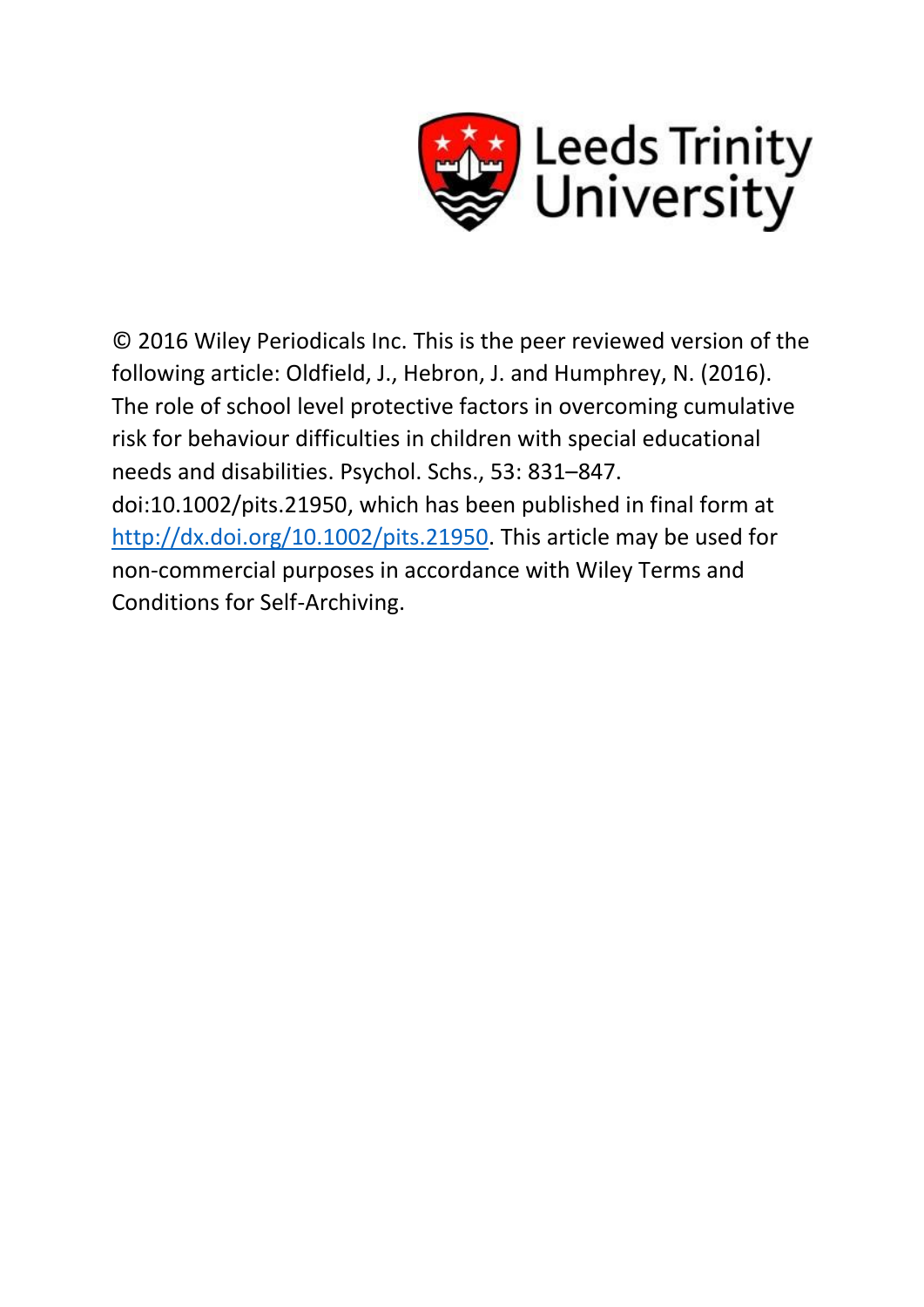# **The role of school level protective factors in overcoming cumulative risk for behaviour difficulties in children with special educational needs and disabilities**

# **Jeremy Oldfield<sup>1</sup> , Judith Hebron<sup>2</sup>& Neil Humphrey <sup>2</sup>**

<sup>1</sup>Department of Psychology, Manchester Metropolitan University, UK

<sup>2</sup> Manchester Institute of Education, The University of Manchester, UK

# **Corresponding author:**

Dr Jeremy Oldfield Department of Psychology Manchester Metropolitan University Brooks Building 53 Bonsall Street, Manchester, M15 6GX [j.oldfield@mmu.ac.uk](mailto:j.oldfield@mmu.ac.uk) +44 161 247 2867

# **Additional authors**

Dr Judith Hebron Manchester Institute of Education, The University of Manchester, UK [Judith.hebron@manchester.ac.uk](mailto:Judith.hebron@manchester.ac.uk)

Prof Neil Humphrey Manchester Institute of Education, The University of Manchester, UK [Neil.Humphrey@manchester.ac.uk](mailto:Neil.Humphrey@manchester.ac.uk)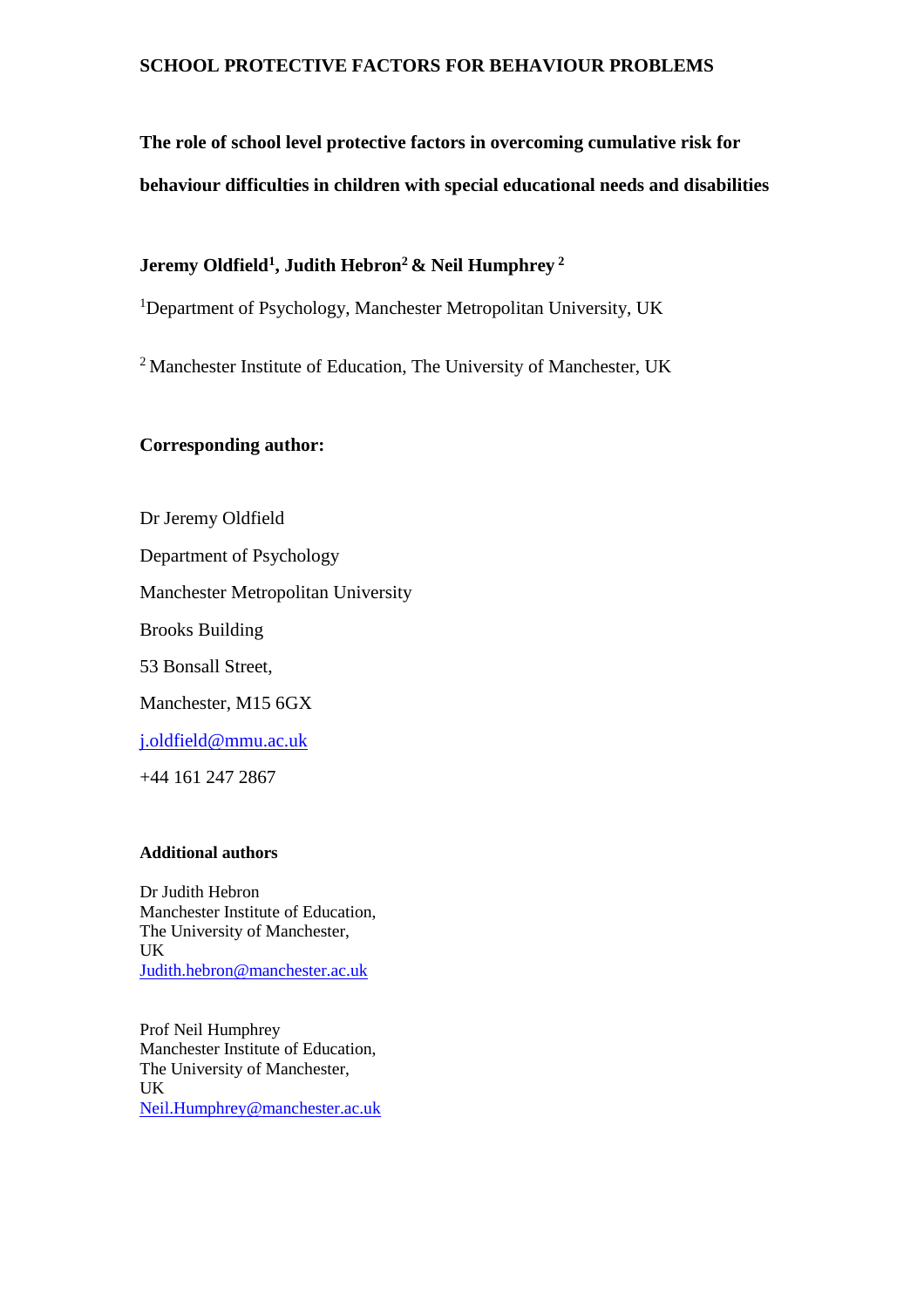#### **Abstract**

The study investigated whether school level protective factors could moderate the effects cumulative risk has upon behaviour difficulties in children with Special Educational Needs and Disabilities (SEND). The sample comprised 4288 children identified with SEND: 2660 pupils within 248 primary schools, and 1628 pupils within 57 secondary schools. Risk factors associated with increases in behaviour difficulties over an 18-month period were summed to a cumulative risk score. Various school level factors were added to multi-level models, with interaction terms computed between cumulative risk and these variables to assess their potential protective effects. The primary school model revealed a significant interaction between cumulative risk and school academic achievement in predicting behaviour difficulties. Higher levels of achievement in primary schools help reduce behaviour difficulties for children most at risk. The secondary school model evidenced a significant interaction between cumulative risk and school percentage of students eligible for free school meals (FSM). Lower proportions within a school of children eligible for FSM were associated with reductions in behaviour difficulties for children at high levels of risk. Interventions aimed at improving school level academic achievement and targeting high-risk students attending schools with large proportions of children eligible for FSM would be beneficial.

# **Keywords**

Behaviour difficulties, Special educational needs and disabilities, Resilience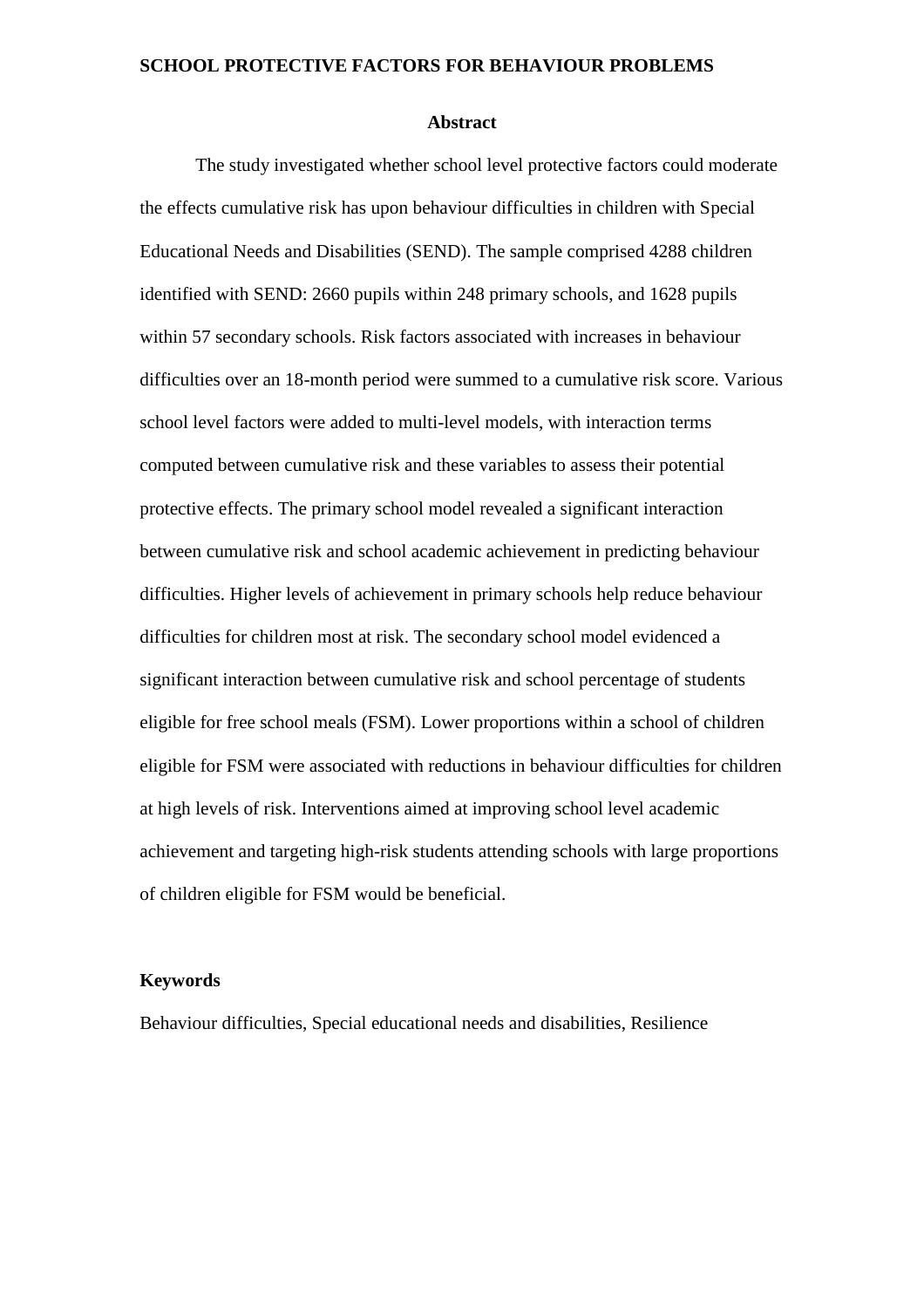**The role of school level protective factors in overcoming cumulative risk for behaviour difficulties in children with special educational needs and disabilities**

# **Behaviour difficulties in children with special educational needs and disabilities**

Behaviour difficulties among child and adolescent school populations include low-level disruption - such as avoiding and preventing others from working, and challenging the authority of teachers - as well as more serious behaviours such as physical and verbal aggression, violence, stealing and vandalism (Department for Education, 2012, Goodman, 2001).

These behaviours not only have immediate influences on the school environment, particularly on learning, achievement and social development (Calkins, Blandon, Williford & Keane, 2007), but often lead to deleterious longer term outcomes such as unemployment (Healey, Knapp & Farrington, 2004), mental health problems (Darke, Ross & Lynskey, 2003) and crime (Fergusson, Horwood & Ridder, 2005).

Children identified as having special educational needs and disabilities (SEND) are considered one of the groups most at risk of displaying behaviour difficulties (Murray & Greenberg, 2006). The current definition of SEND states: *"A child or young person has special educational needs if he or she has a learning difficulty or disability which calls for special educational provision to be made for him or her"* (Department for Education, 2015, pp15)*.* Green, McGinnity, Meltzer, Ford and Goodman, (2005) demonstrated in their wide-scale UK study that the majority (52%) of adolescents rated as meeting the clinical criteria for conduct problems had also been identified as having SEND by their schools.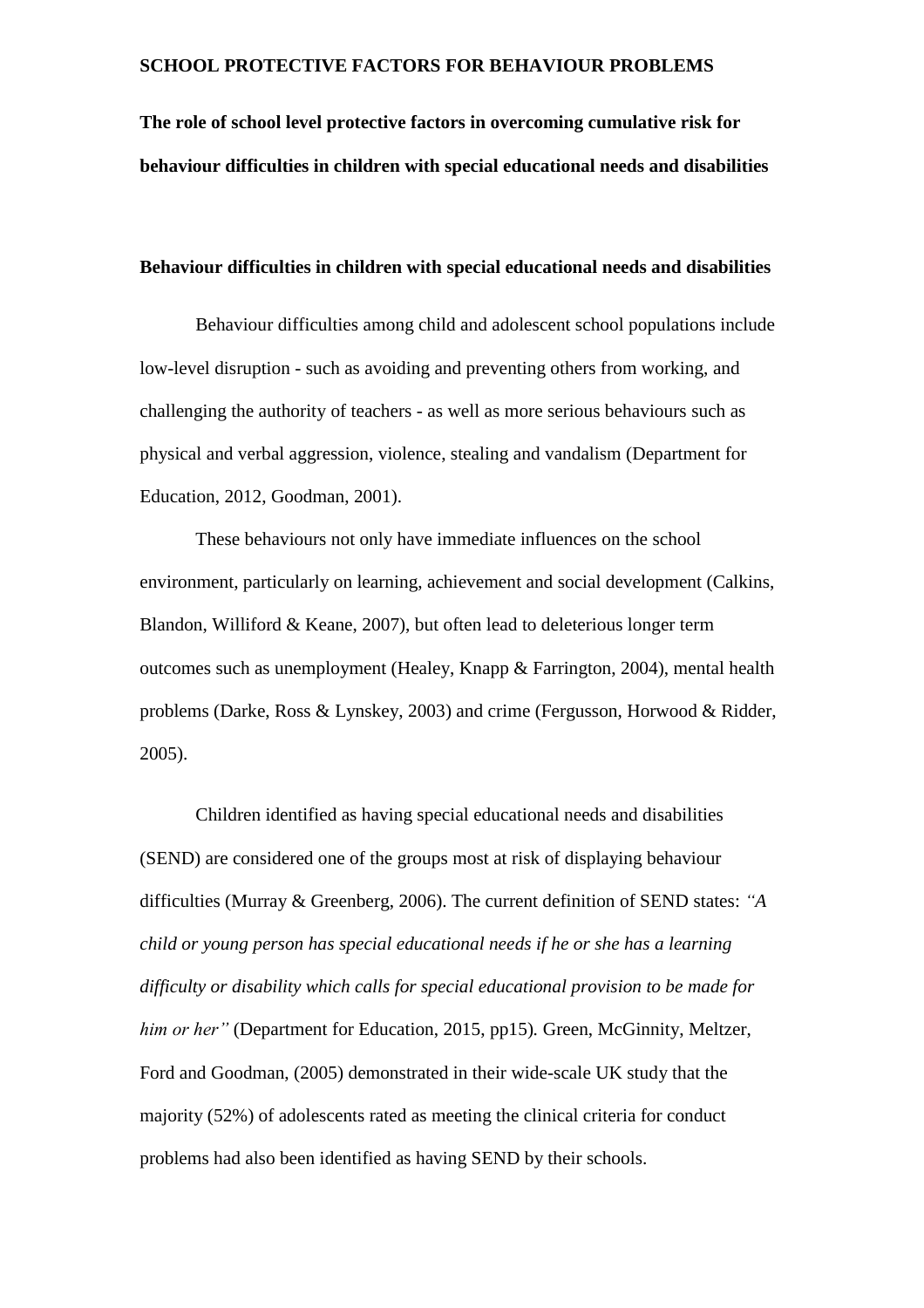Approximately a fifth of all school pupils in 2014 had been recorded as having SEND, which equates to around 1.50 million children in England (Department for Education, 2014a). Despite comprising a substantial group of learners within the school population, who are considered particularly at risk for displaying behaviour difficulties, little research has addressed the possible protective factors which could mitigate the difficulties often experienced by this group of students.

#### **Protective factors**

Research investigating protective factors in a child's background that could potentially overcome or mitigate risk - and therefore lead to reductions in behaviour difficulties - is warranted, particularly in vulnerable groups such as those identified as having SEND. The term *protective factor* is defined for the purpose of this study as a "*quality of a person or context or their interaction that predicts better outcomes, particularly in situations of risk or adversity*" (Wright & Masten, 2005, pp. 19).

Protective factors have been acknowledged to originate from a number of broad domains; individual, i.e. positive temperament or intellectual skills (Tiet, Bird, Hoven, Wu, Moore & Davies, 2001); family, i.e. parental involvement or positive family relationships (Domina, 2005); school, i.e. participation in extracurricular activities (Mahoney, 2000); the wider community, i.e. community resources, and high socio-economic status (Masten, 2006).

There are at least two different processes which can explain how protective factors work: first, *promotive processes* where the protective factor is beneficial to all individuals regardless of their risk status – these variables are established through direct main effects of protective factor on outcome (Fergusson & Horwood, 2003). Secondly, *protective processes,* where protective factors assist those in high-risk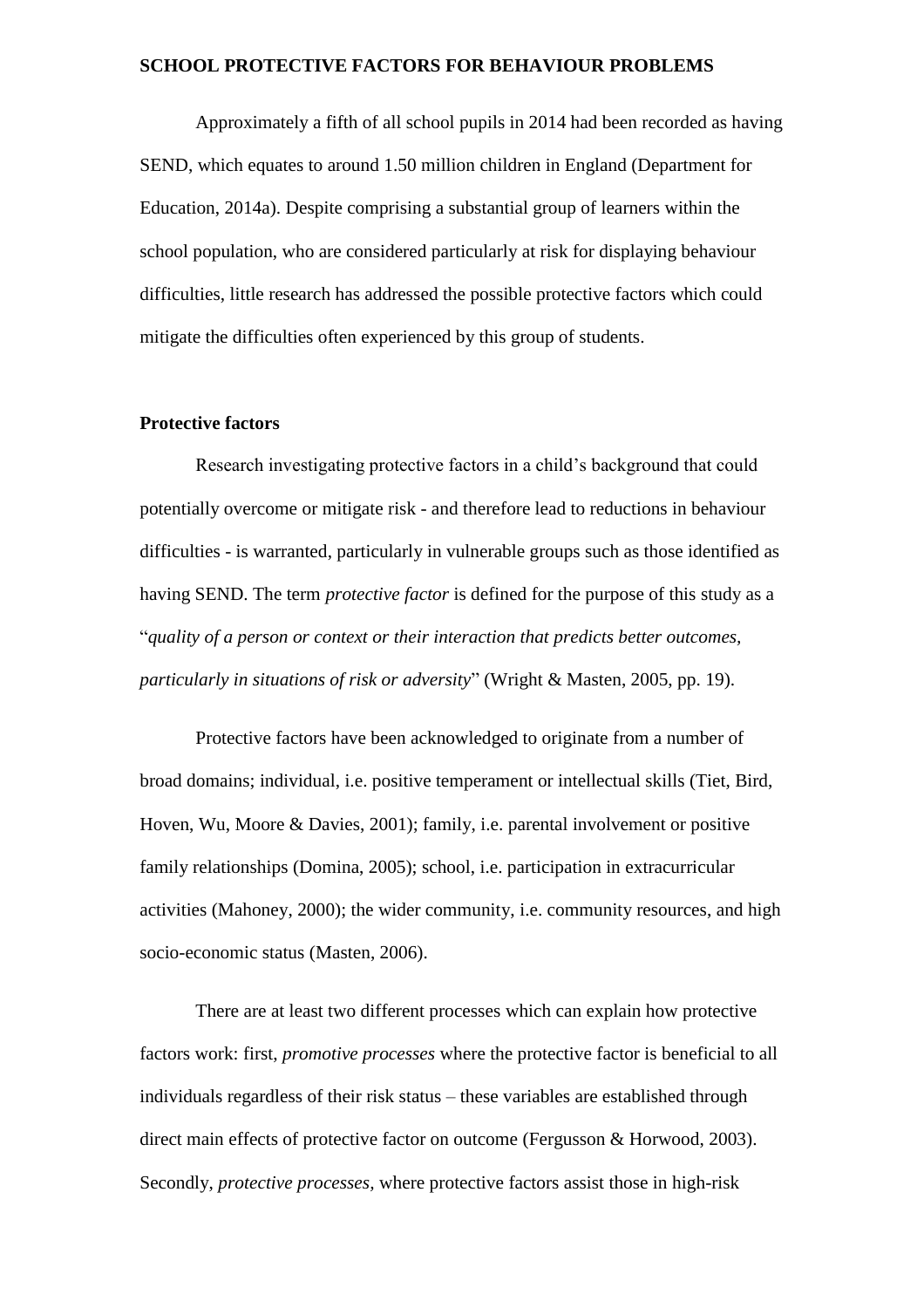situations to develop positive adaption but offer limited help to those considered at low risk (Fergusson & Horwood, 2003). Protective processes are established through interaction effects between protective factors and risks in influencing outcomes. The focus of the present study is upon protective factors defined by the interaction process of modifying risk situations to influence the outcome in a positive direction (Stouthamer-Loeber, Loeber, Wei, Farrington & Wilstrom, 2002). Criss, Pettit, Bates, Dodge and Lapp (2002) have provided evidence for this protective process by demonstrating that when high levels of peer acceptance are present (protective factor), this can moderate the relationship between family adversity (risk factor) and externalising problems (outcome). Statistical models are used to investigate protective factors by examining such interaction effects (as opposed to main effects).

Children who are exposed to protective factors in their background and achieve positive developmental outcomes despite being at risk, have been termed 'resilient'. Resilience is defined as "*a dynamic process encompassing positive adaption within the context of significant adversity*" (Luthar, Cicchetti & Becker, 2000, pp. 543). It cannot be directly measured but is inferred on the basis of how protective factors interact with risk to influence positive adaption (Naglieri & LeBuffe, 2005). Acknowledging the interaction of risks (promoting vulnerability) and protective factors (that moderate risk and promote competence) is key to resilience research (Werner, 2000), and underpins the present study.

This study focuses on searching for protective factors that promote resilience, as according to Masten, (2001) this is a common phenomenon and "*does not come from rare and specific qualities, but from everyday magic of ordinary, normative human resources in the minds, brains, and bodies of children, in their families and relationships, and in their communities*" (pp. 235). Therefore variables at different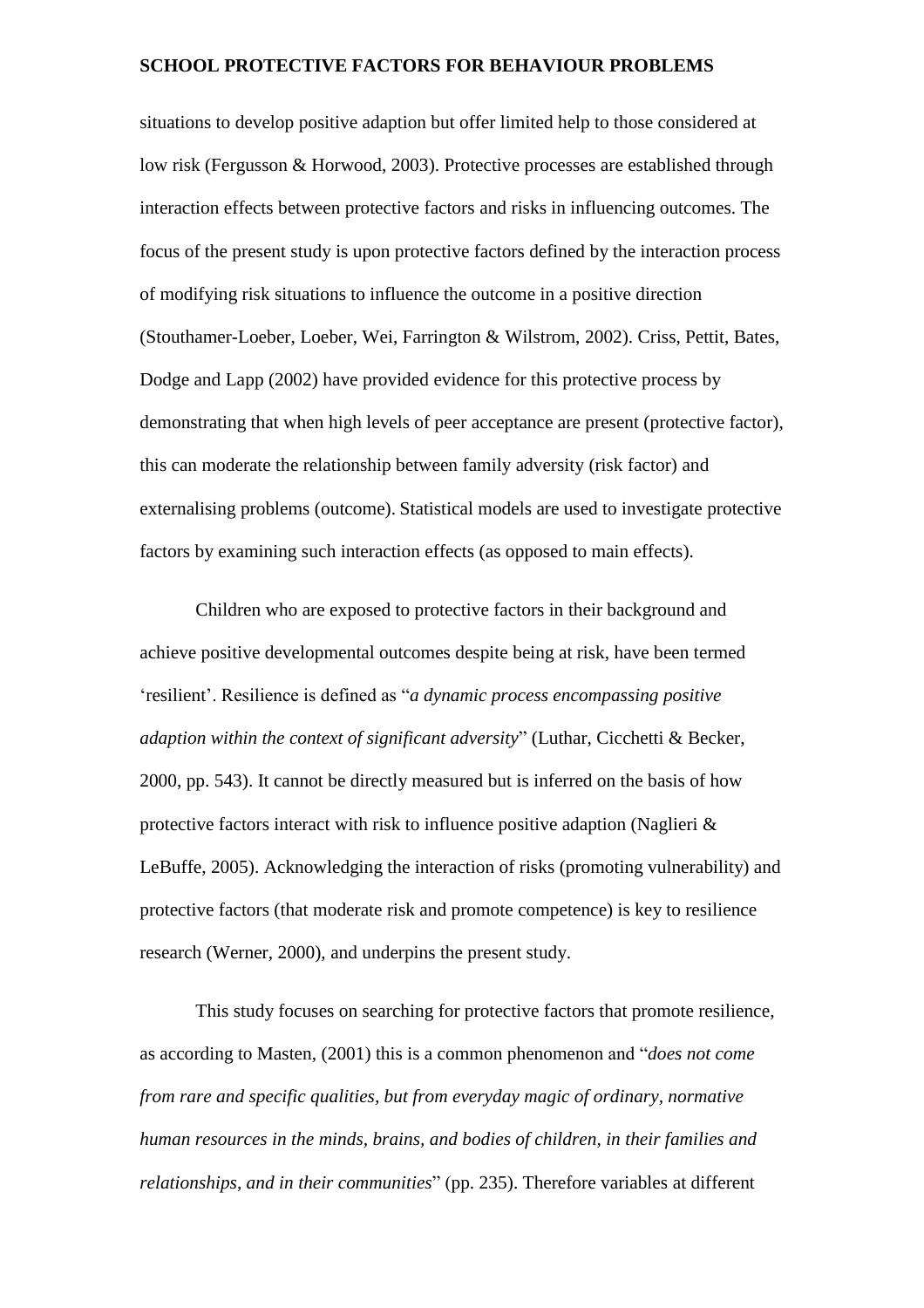ecological levels are worthy of investigation as potential protective factors for behaviour difficulties. This type of research is particularly appealing as it focuses upon healthy development and the investigation of strengths rather than deficits in individuals and their social contexts (Fergus & Zimmerman, 2005; Evans & Pinnock, 2007). Within the present study there is a particular focus on protective factors at the school level, which are present for young people with SEND at high risk in moderating their behaviour difficulties. Investigating school effects may be especially important for children with SEND (rather than their typically developing peers), as they receive additional, more intensive support in the form of interventions designed to meet their needs.

# **School level protective factors**

The majority of the evidence specifically investigating protective factors for behaviour difficulties has focused upon individual and family levels, with factors such as intelligence (Tiet et al., 2001), socio-economic status (Eriksson, Carter, Andershed, & Andershed, 2011) and effective parenting (Domina, 2005) found to be important. However, there has been less focus on school level characteristics and how they might be related to problem behaviour. The effects of how school level variables can potentially exacerbate or protect against risk have often been overlooked within the literature (Reinke & Herman, 2002).

A few studies have noted the importance of school level variables, such as school location, where children in rural compared to urban schools may be less exposed to anti-social and aggressive role models, resulting in fewer behaviour difficulties displayed at school (Hope & Bierman, 1998). School size appears to be an important variable, with reductions in behaviour difficulties found in smaller schools (Stewart, 2003). This may reflect an increased likelihood of smaller schools building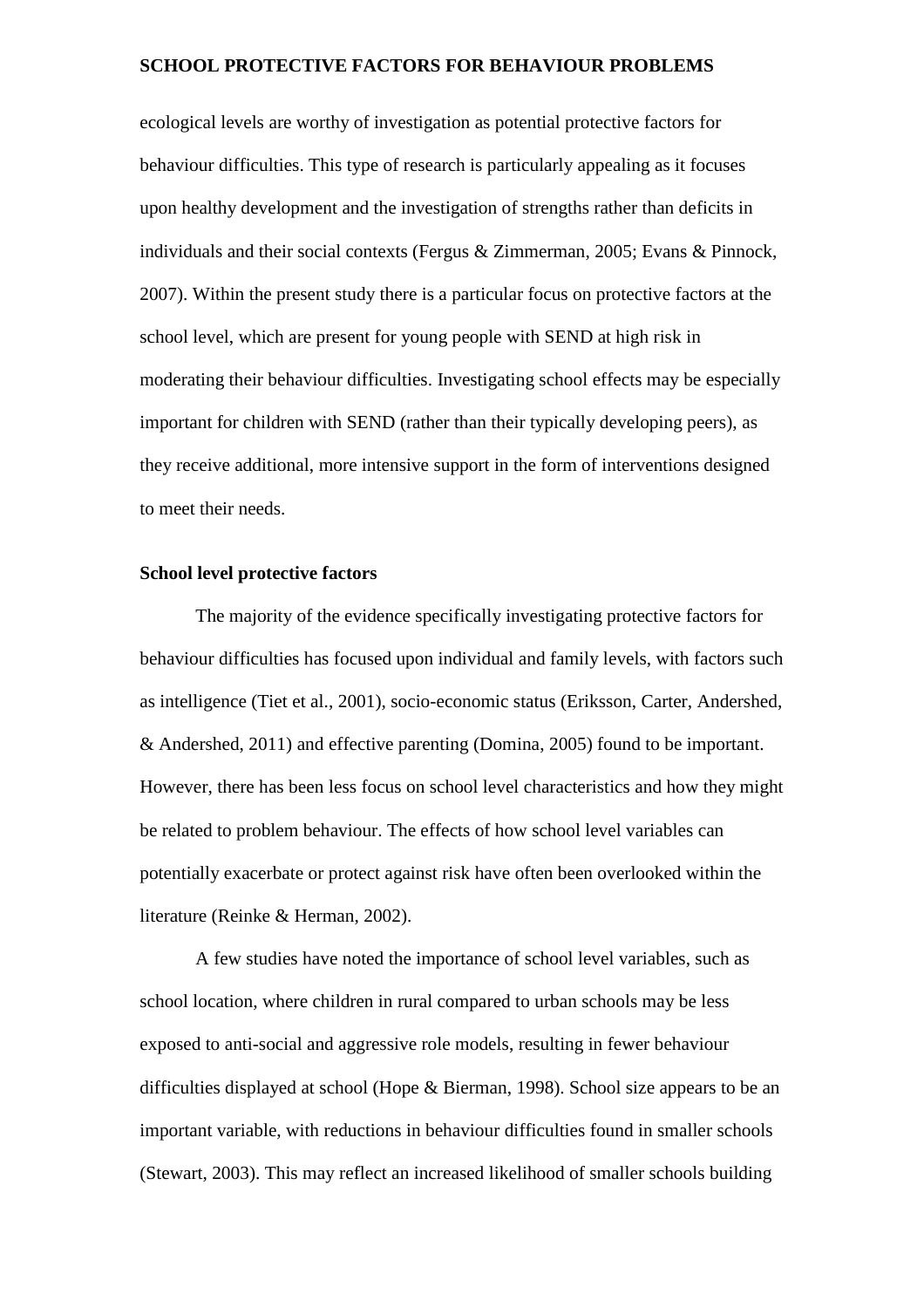positive relationships between teachers and students (Gottfredson & DiPietro, 2011). Schools with higher levels of academic performance have also been shown to have lower levels of behaviour difficulties (Barnes, Belsky, Broomfield, & Melhuish, 2006). There is a possibility that in higher achieving schools, pupils with SEND may benefit by having peers around them who are more able to assist with academic work, thereby reducing frustration and lessening the likelihood of behaviour difficulties.

A number of school based demographic characteristics, such as lower percentages of children eligible for free school meals (FSM; often used as a proxy indicator for socio-economic status - Hobbs & Vignoles, 2007), and fewer students identified as having SEND, have been linked to reductions in aggressive behaviour displayed by pupils (Barnes et al., 2006). With other school level variables, such as the proportion of their pupils learning English as an additional language (EAL), evidence suggests no relationship with behaviour difficulties displayed (Barnes et al., 2006).

Lower attendance as a result of truancy/unauthorized absence has also been shown to have an effect on behavioural outcomes (Maes & Lievens, 2003). It has been suggested that there is more classroom disruption when these pupils are present following unauthorised absence, and that they are negative role models for their peers (Wilson, Malcolm, Edward & Davidson, 2008). In addition, there is compelling evidence that more aggressive classrooms and schools influence aggression at the individual level. Barth, Dunlap, Dane, Lochman and Wells, (2004) found evidence aggregated classroom level behaviour problems having a significant impact on students within them over time. Specifically, classrooms rated as poorer environments with more behaviour problems were associated with increased individual level problem behaviours. The authors suggest that young people displaying disruptive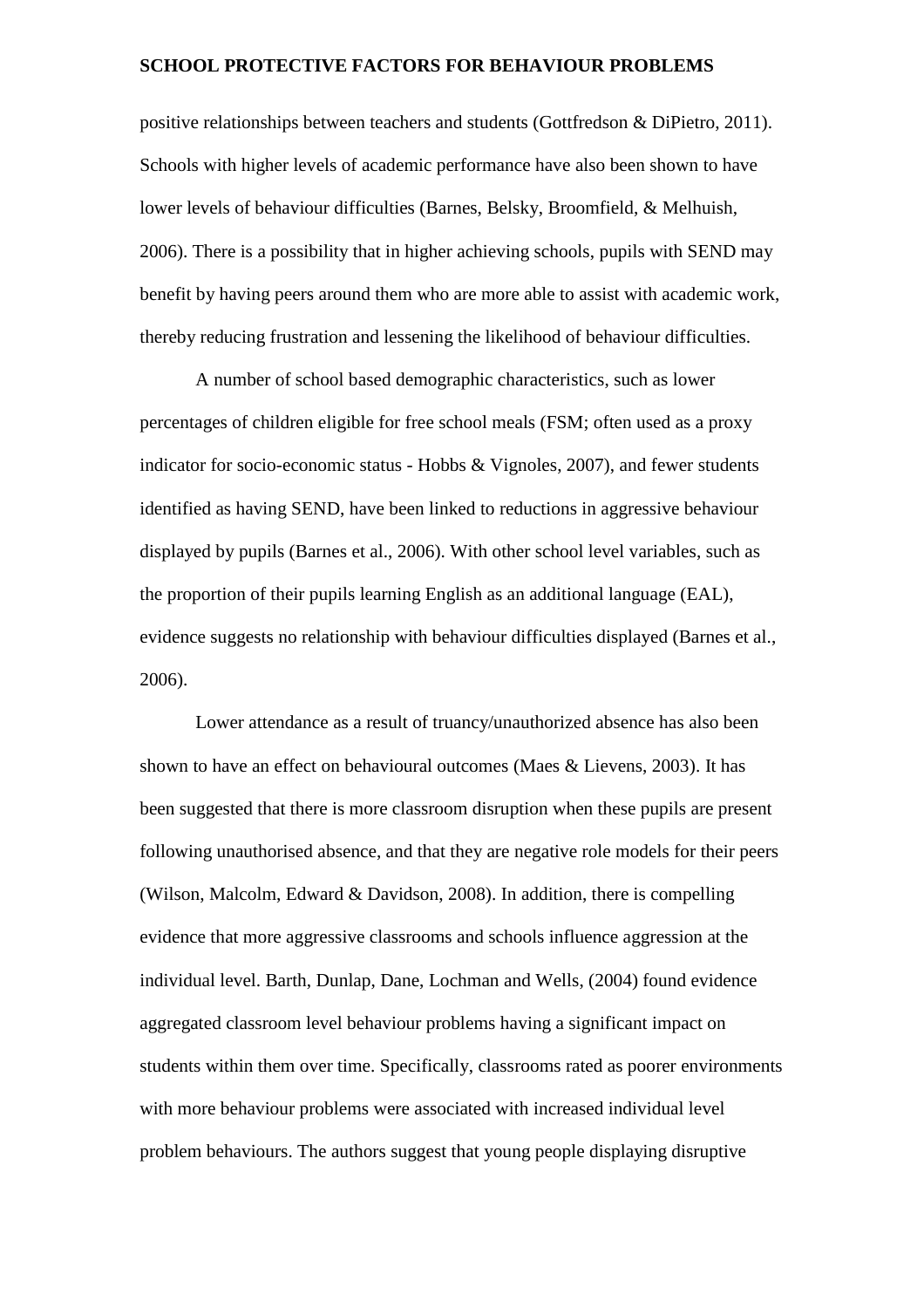behaviour in these contexts may become negative role models, thereby reinforcing problem behaviour in the peer group.

Although these studies have measured variables at the school level and assessed their influence on problem behaviour, a limitation of this body of research is its focus on main effects, thereby not exploring the (potential) differential effects these characteristics have for children at high (rather than low) risk. Such studies have often looked for main effects within a group of at risk children rather than interaction effects between risk and protective factors. There is scope to develop this field further and explore protective effects that reduce behaviour difficulties at the school level, and to determine the extent to which they are particularly salient for children with SEND experiencing high levels of risk.

# **Measuring risk in protective factor research**

Before protective factors can be identified - and a child considered resilient an assessment needs to be made of risk. Risk factors are defined as *"a measureable characteristic in a group of individuals or their situation that predicts negative outcome on a specific outcome criteria"* (Wright & Masten, 2005, pp. 9). Furthermore, in order for the term *risk factor* to be applied to any variable it is required not only to be significantly related to the outcome but also to precede it temporally (Offord & Kraemer, 2000).

Assessing risk based on a cumulative metric has been a common stance adopted in previous literature (e.g. Oldfield, Humphrey & Hebron, 2015). Risk factors do not occur in isolation and frequently cluster together around or within the same individual (Flouri & Kallis, 2007). It is often the presence of multiple risk factors occurring together which leads to a negative trajectory, although individuals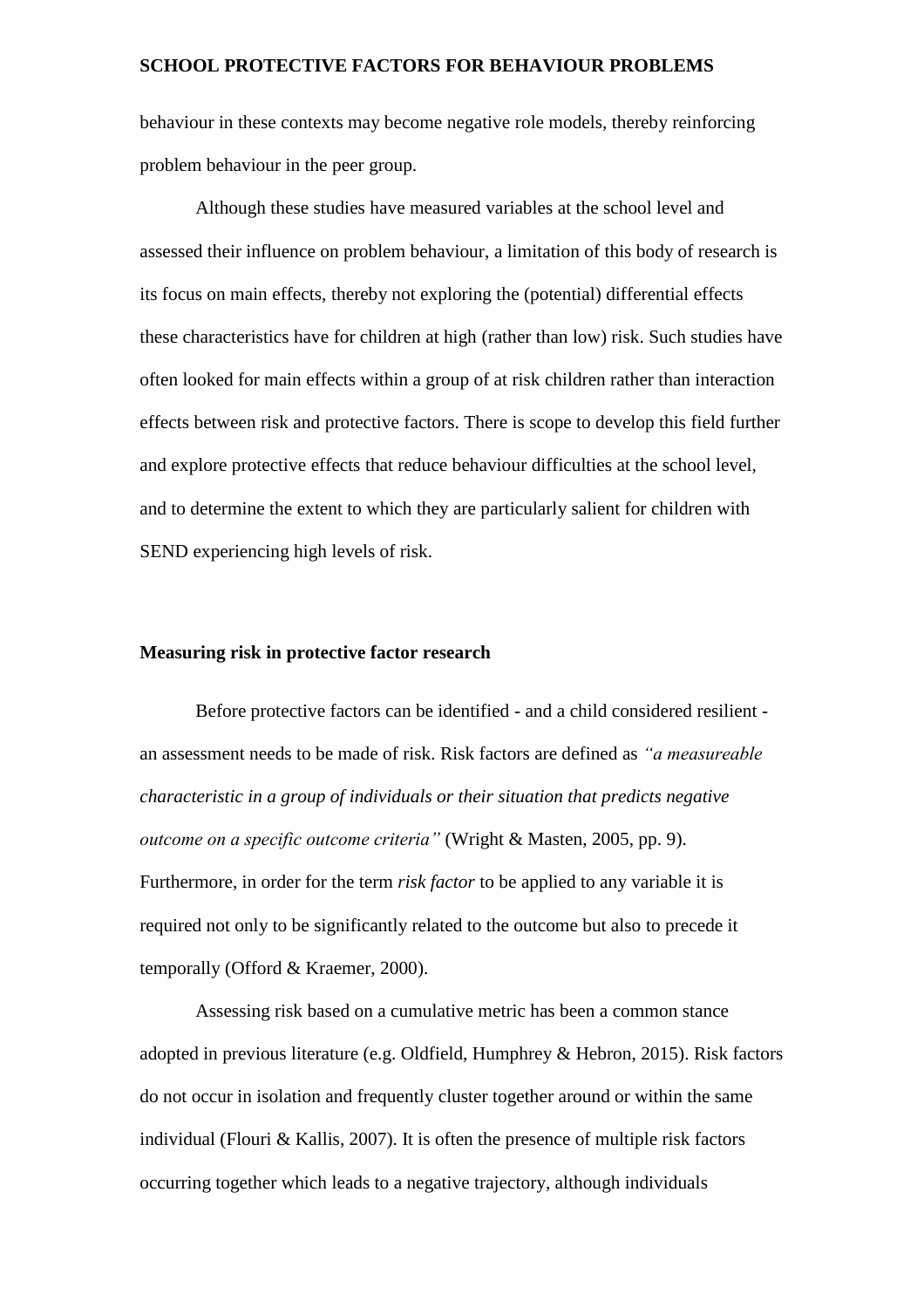experience a unique combination of risks leading to the negative behaviour. This is the principle of equifinality - a negative behavioural outcome does not occur via a specific route but rather occurs via several distinct pathways (Dodge & Pettit, 2003). No single factor is therefore sufficient on its own to truly account for any behaviour displayed. Cumulative metrics of risk have the advantage in acknowledging that the total *number* of risks experienced is more salient to the outcome than the *nature* of any specific risk factor, and the greater the number of risks experienced is directly related to an increased probability of experiencing negative behavioural outcomes (Trentacosta, Hyde, Shaw, Dishion, Gardner & Wilson, 2008). This is because as risks increase, any coping mechanisms a child has in place may be overwhelmed, resulting in disorder and behaviour problems (Flouri & Kallis, 2007).

# **Theoretical framework**

The current study uses Bronfenbrenner's (2005) ecological systems theory as its theoretical frame. This offers a compelling approach to understanding development, and can be utilised to account for the multiple contextual influences on the development of behaviour difficulties. Bronfenbrenner's theory (2005) is therefore a useful organising idea by which to frame the numerous potential protective factors for behaviour difficulties in students with SEND, and how various risk factors across different ecological levels interact with them.

The theory acknowledges the combination and interaction of these factors and is a prominent model of child development which has been adopted by numerous researchers investigating behaviour difficulties (e.g. Trentacosta et al., 2008; Gerard & Buelher, 2004). Ecological systems theory recognises potential risk and protective variables both within the individual and occurring in the wider social, cultural and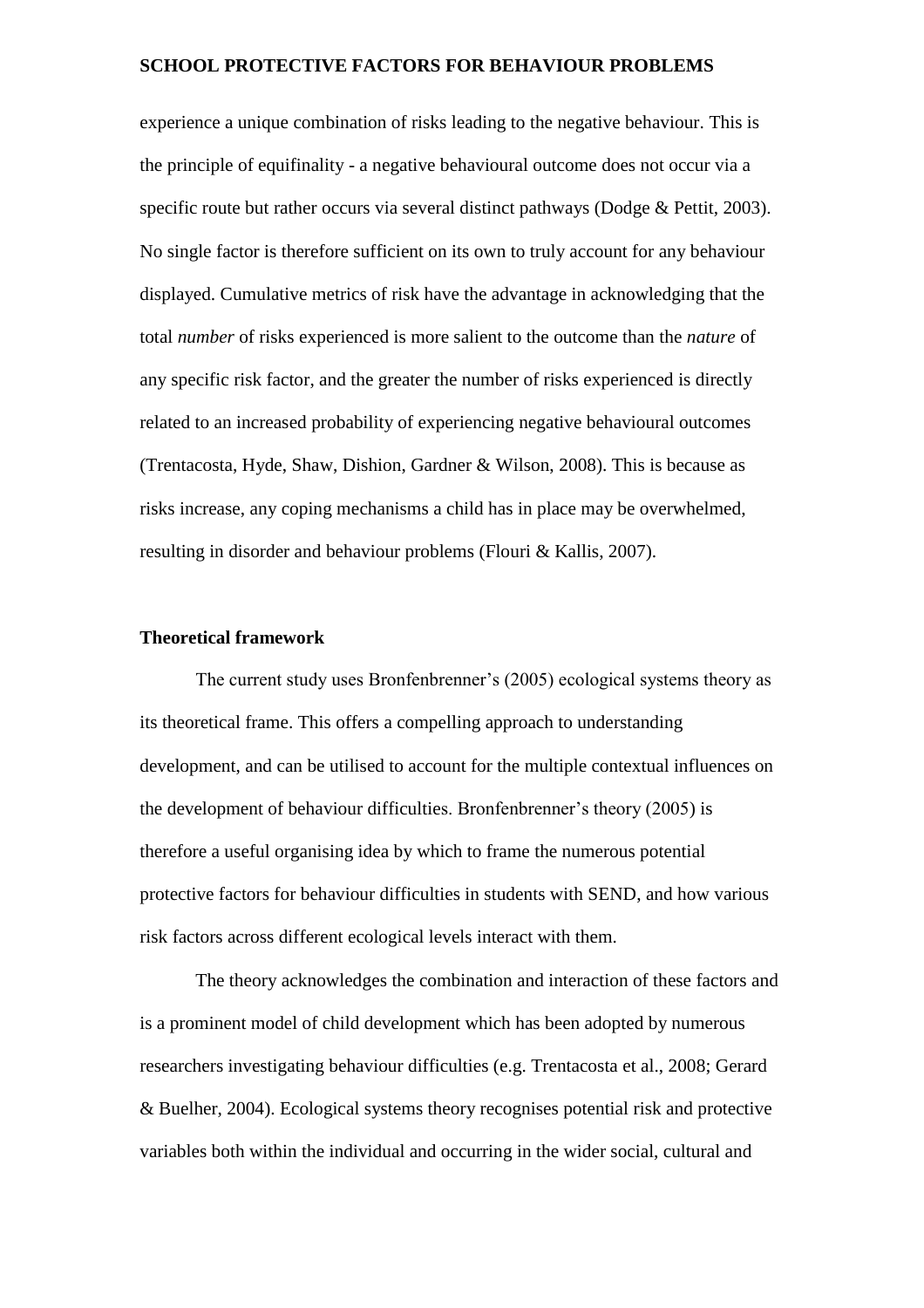historical contexts. The present study investigates potential protective factors in the schools attended by pupils with SEND. This emphasis on the school microsystem is justified on the premise that there has been considerably less research on school influences in comparison to family influences on child development (Bronfenbrenner, 1994). Given the significant amount of time young people spend in the school environment, it is hypothesised to have an important influence on behavioural outcomes.

# **Study aims**

The aim of this study is to develop our understanding of whether school level protective factors moderate the relationship between cumulative risk and behaviour difficulties for young people with SEND - to our knowledge this is the first study of its kind. There is evidence to suggest that protective factors may have differing influences within specific contexts (Fergus & Zimmerman, 2005; Vanderbilt-Adriance & Shaw, 2008; Sameroff, Gutman & Peck, 2003), within certain populations (Tiet et al., 2001), for specific outcomes (Rutter, 2000) as well as across distinct developmental periods (Vanderbilt-Adriance & Shaw, 2008). A study investigating protective factors specifically for children with SEND and looking at the outcome on behaviour difficulties across different developmental periods therefore offers a distinct contribution to the extant knowledge base. The research question driving this study thus explored whether there are any school level predictor variables that have a statistically significant interaction effect with a measure of cumulative contextual risk in predicting behaviour difficulties displayed among young people with SEND.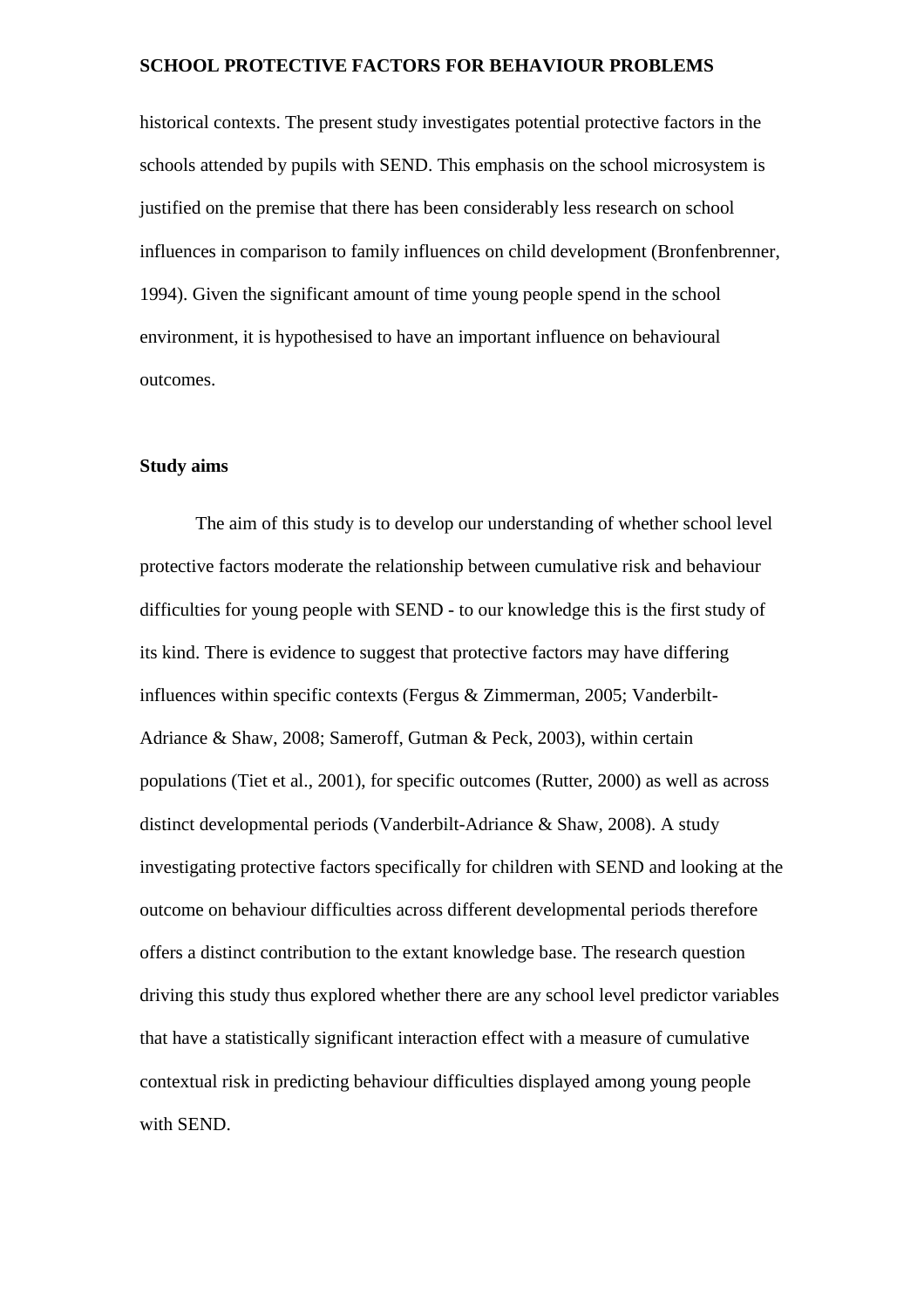#### **Method**

# **Design**

A secondary analysis of longitudinal data taken from a government-sponsored evaluation of SEND provision in schools in England was used in this study (Humphrey et al., 2011). At Time 1 (T1) a teacher reported measure of behaviour difficulties was taken along with various potential predictor variables at individual and school levels 1 . Eighteen months later at Time 2 (T2) the same measure of behaviour difficulties was repeated. Data were analysed in two stages: first, significant contextual risk factors<sup>2</sup> for behaviour difficulties at the individual level within this population were summed to form a cumulative risk score (Oldfield, Humphrey & Hebron, 2015); secondly, interaction terms were created between the cumulative risk measure and the school level variables to test for potential school level protective factors.

# **Participants**

 $\overline{a}$ 

The sample comprised 4288 pupils with SEND attending mainstream schools. Children with SEND have greater difficulty in learning compared to their peers or have a disability that impedes them from using educational facilities provided to children of the same age (Department for Education, 2015). The nature of need

<sup>1</sup> Individual level variables included year group, gender, season of birth, FSM status, ethnicity, SEND group, SEND support, attendance level, academic achievement, positive relationships, bullying, and bullying role.

<sup>2</sup> Only variable risk factors (those which can change or be changed) were used in the composition of cumulative risk scores as previous literature suggests, demographic fixed variables should be added to statistical model as covariates (Flouri & Kallis, 2007).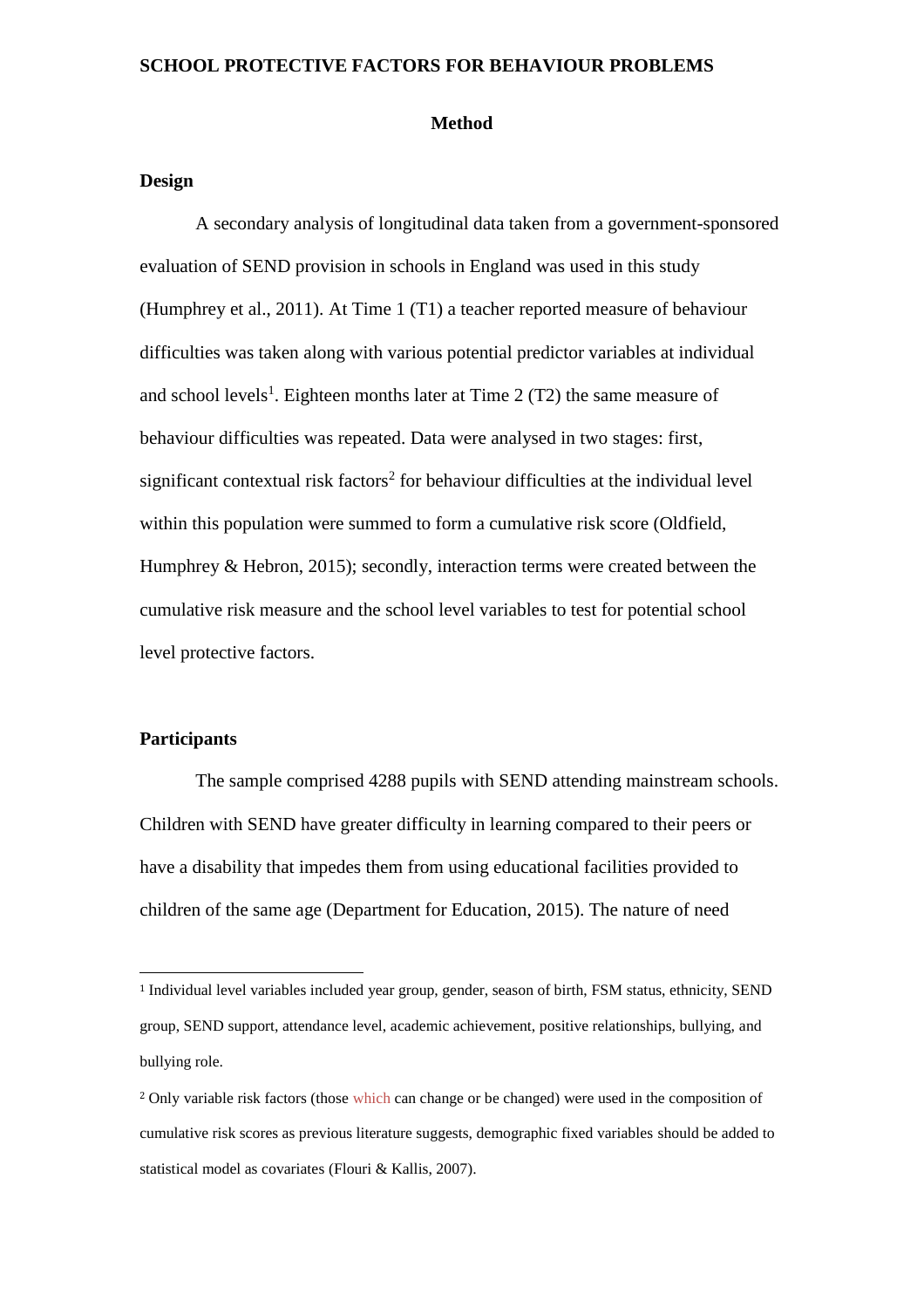amongst children identified with SEND is therefore heterogeneous, and can include difficulties in (a) communication and interaction, (b) cognition and learning, (c) social, emotional and mental health difficulties and/or (d) sensory and/or physical needs, (Department for Education, 2015). Pupils are identified as having SEND if their schools recognise they are experiencing difficulties that require additional provision to be made in order to meet their needs (Department for Education, 2012). A graduated response of support is adopted by schools, requiring a range of strategies which are supplementary to those available to other children without SEND. These strategies may be school based or from external agencies where appropriate (Department for Education, 2015).

Sampling was purposive and multi-stage in nature. For the aforementioned government-sponsored evaluation from which our data is drawn, 10 Local Authorities (LAs – akin to 'school districts') were selected by the Department for Education to broadly represent the diversity inherent in LAs across the country (e.g. population density, socio-economic factors, geographical location) (Department for Children, Schools and Families, 2009). Schools were then chosen in each LA by senior staff on the basis of them representing the diversity of schools inherent within the area (e.g. attainment, ethnicity). Within each school, students with SEND in Years 1 and 5 (primary schools – aged  $5/6$  and  $9/10$  respectively) and 7 and 10 (secondary schools – aged 11/12 and 14/15 respectively) at T1 were selected to participate. There were 2660 participants were nested within 248 primary schools, and 1628 participants were nested within 57 secondary schools. Analysis of school and pupil characteristics in the sample demonstrated a very similar profile to the national picture (e.g. any differences between the sample and national average for a given characteristic were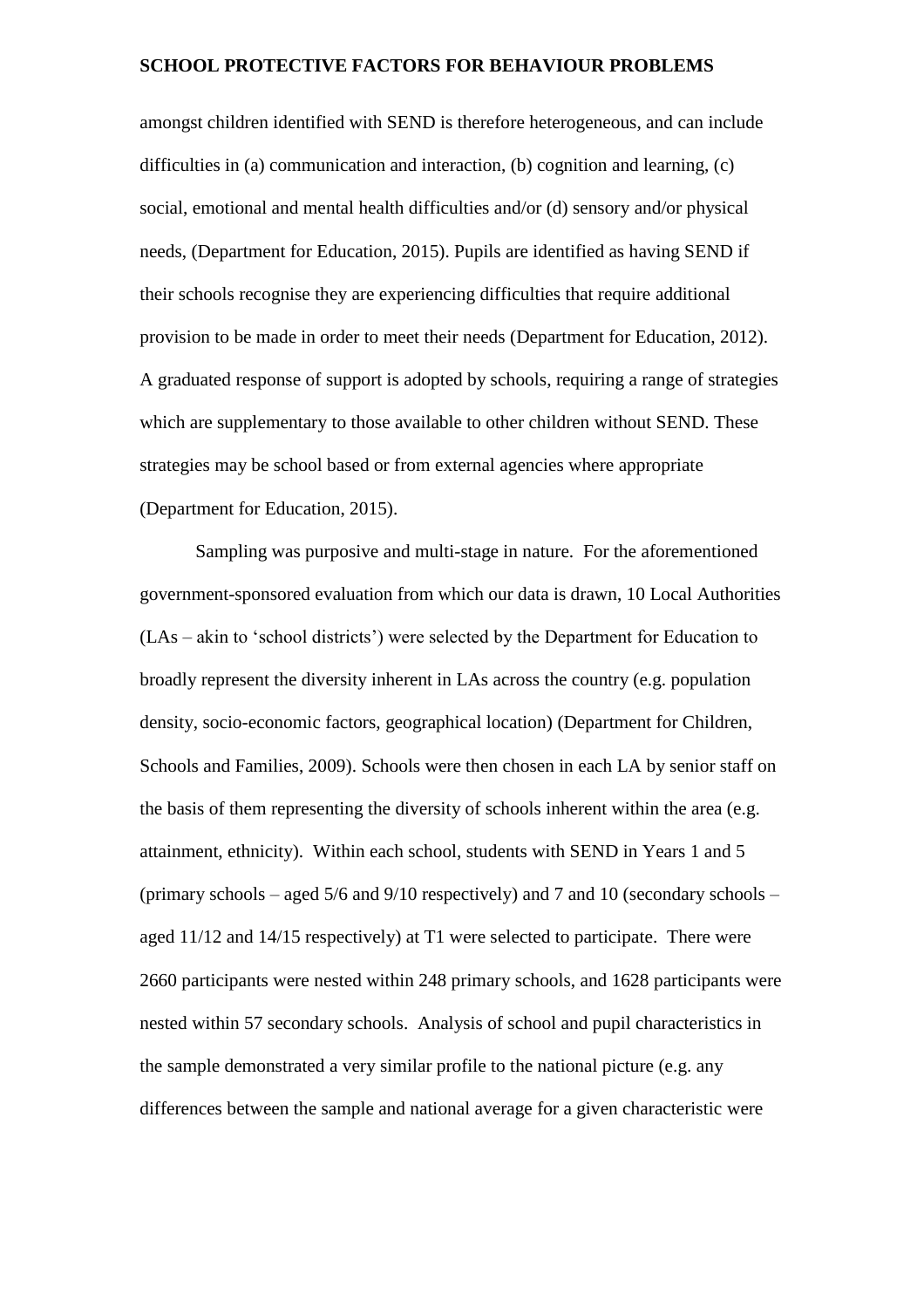all small according to Cohen's (1992) effect size designations) (Humphrey et al, 2013),

'Key teachers' – members of staff who knew an individual student well (e.g. class teacher in primary school; form tutor in secondary school) – were tasked with completing the surveys outlined below.

# **Materials**

 $\overline{a}$ 

Study data were collected via the Wider Outcomes Survey for Teachers (WOST) (Wigelsworth, Oldfield & Humphrey, 2013). This measurement tool assessed the response variable *behaviour difficulties,* as well as three explanatory variables*: positive relationships, bullying* (specifically victimisation rather than perpetration) and *bullying role*. Items for each sub-domain were rated on a four point Likert scale. A further additional question required teachers to report a student's typical role in bullying incidents. Responses to items were scored from 0-3 and averaged across each scale. The WOST is a psychometrically robust measure, demonstrating good content validity, incorporating clear measurement aims and concepts, and also applying suitable item selection and reduction techniques (Wigelsworth et al. 2013). A confirmatory factor analysis indicated that the WOST has acceptable fit indices of 0.922, greater than the ideal comparative fit index of >0.9. Cronbach's Alpha values for the subscales are 0.903 for behaviour difficulties, 0.920 for positive relationships and 0.903 bullying. The remaining individual level and school level explanatory variables were collected from the National Pupil Database (NPD), LAs, and Edubase performance tables<sup>3</sup> (see Oldfield, 2012). Table 1 displays the variables measured in

<sup>&</sup>lt;sup>3</sup> The NPD contains census data for all school-aged children in England and includes sociodemographic and school outcome (e.g. attendance, attainment) data. Edubase is a national school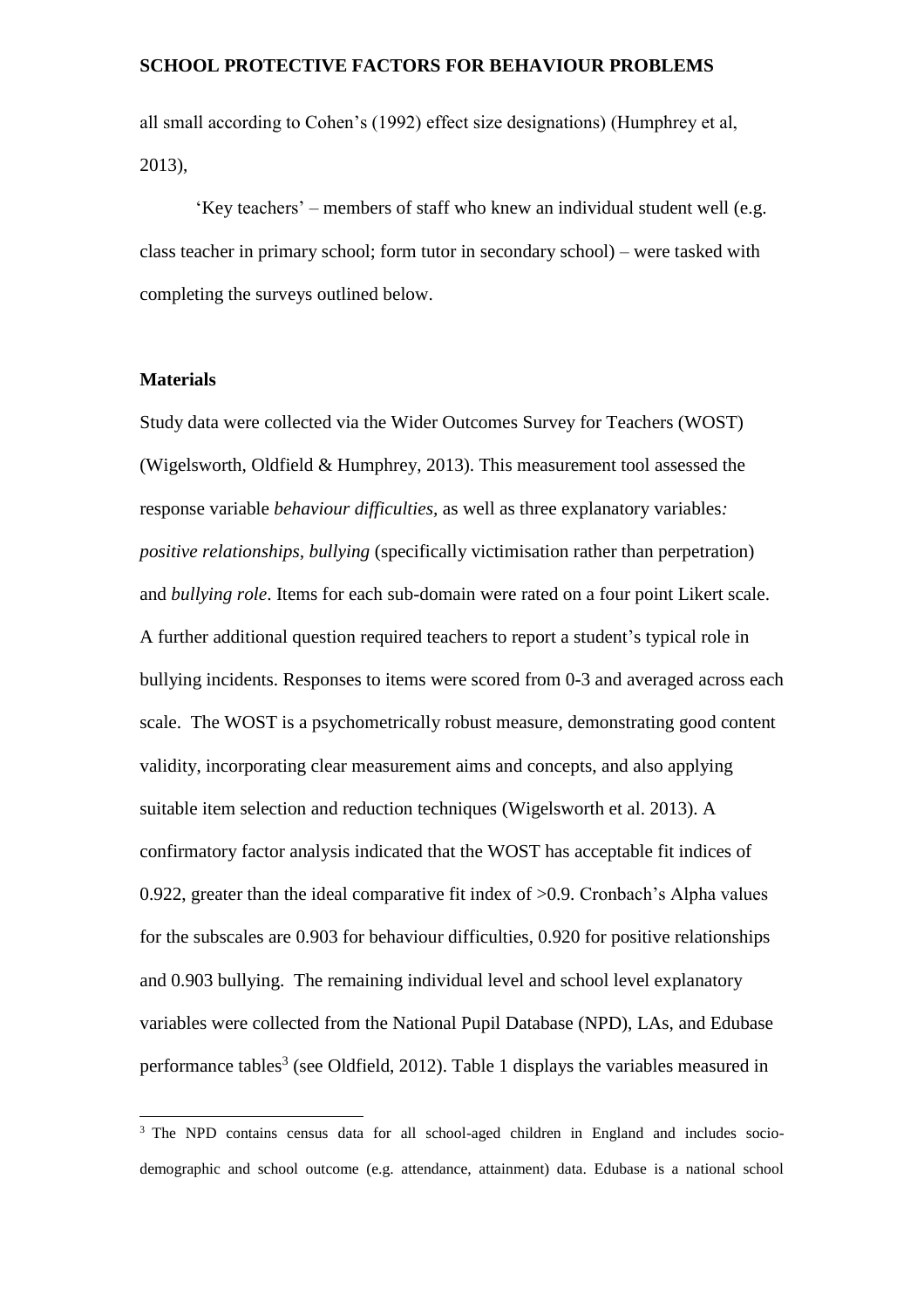the study that were significant predictors of behaviour difficulties and contributed to the cumulative risk score. Table 2 shows the school level variables.

<< Insert Tables 1 and 2 here >>

# **Missing data**

A detailed missing data analysis was conducted on the data set to establish any difference between participants who had a valid Wider Outcome Survey for Teachers (WOST) (Wigelsworth, Oldfield & Humphrey, 2013) at T1 and those who had a valid WOST at TI & T2. Mean scores on all continuous predictor variables, and the difference between the observed and expected values across the different levels of categorical variables were compared. Effect size calculations using Cohen's d (for continuous variables) and Phi or Cramer' V (for categorical variables) demonstrated that differences between the two samples equated to small or less than small effects (Cohen, 1992), therefore samples are considered comparable. The only notable exception was a medium effect for school size in the secondary school model, with pupils attending larger schools less likely to have a survey completed at T1 & T2. Multiple imputation of missing data is one way to deal with missing data – however, it was not used within the current study as these techniques assume that data are normally distributed and could have led to biased and misleading results.

#### **Procedure**

 $\overline{a}$ 

# *Data generation*

database containing information about all educational establishments in England and Wales (e.g. school size and urban/rural setting).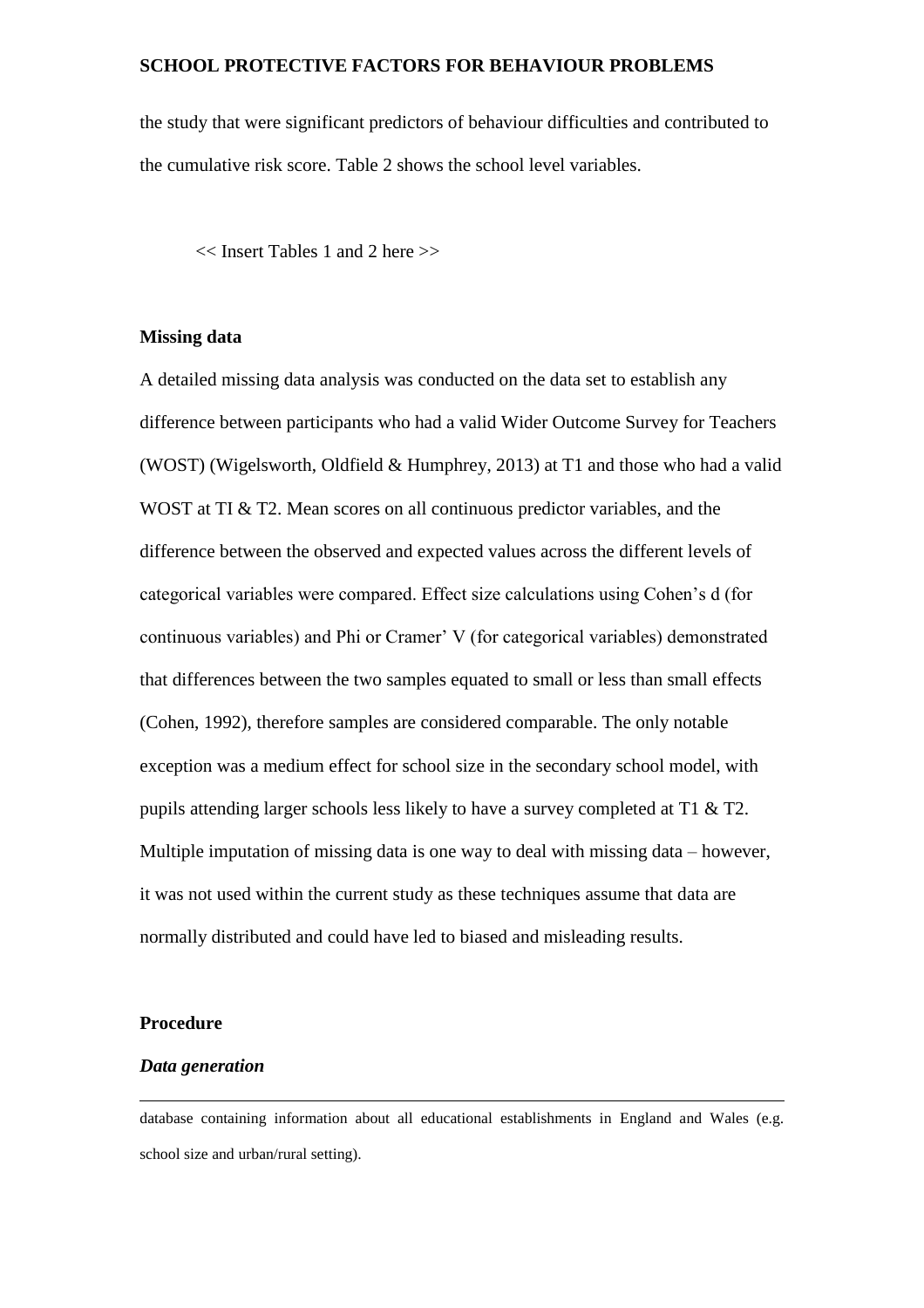The authors' University Research Ethics Committee gave approval for this study, and informed consent from parents and teachers was obtained before data were collected. At T1 key teachers completed the WOST for their pupils. Individual and school level explanatory variables were also collected during this period. 18 months later at T2, key teachers again completed the WOST for their pupils.

# *Data Analysis*

Separate models were conducted for primary and secondary schools due to the fundamental differences between these types of schools. Compared with secondary schools, primary schools are generally smaller in size, both in terms of physical space and numbers of pupils on roll (Department for Education, 2014b). Students in primary schools often have one class teacher for a whole academic year, whereas in secondary schools students move to different classrooms in the day and are taught by a number of specialist teachers. An advantage of splitting data between primary and secondary schools, allows the effect of different developmental stages which influence behaviour difficulties in distinct ways to be acknowledged.

Once significant predictors of increasing behaviour difficulties within these two models had been established (Oldfield, 2012), those individual level variables of a contextual nature were summed together to form a cumulative risk score for each participant (Oldfield, Humphrey & Hebron, 2015). Risk variables that comprised the cumulative risk score in the primary school model were FSM eligibility; identification as a bully; having poor relationships with teachers and peers, and lower academic achievement (specifically in English). In the secondary school model the cumulative score comprised FSM eligibility; identification as a bully; identification as a bystander to bullying; poor attendance, poor academic achievement (specifically in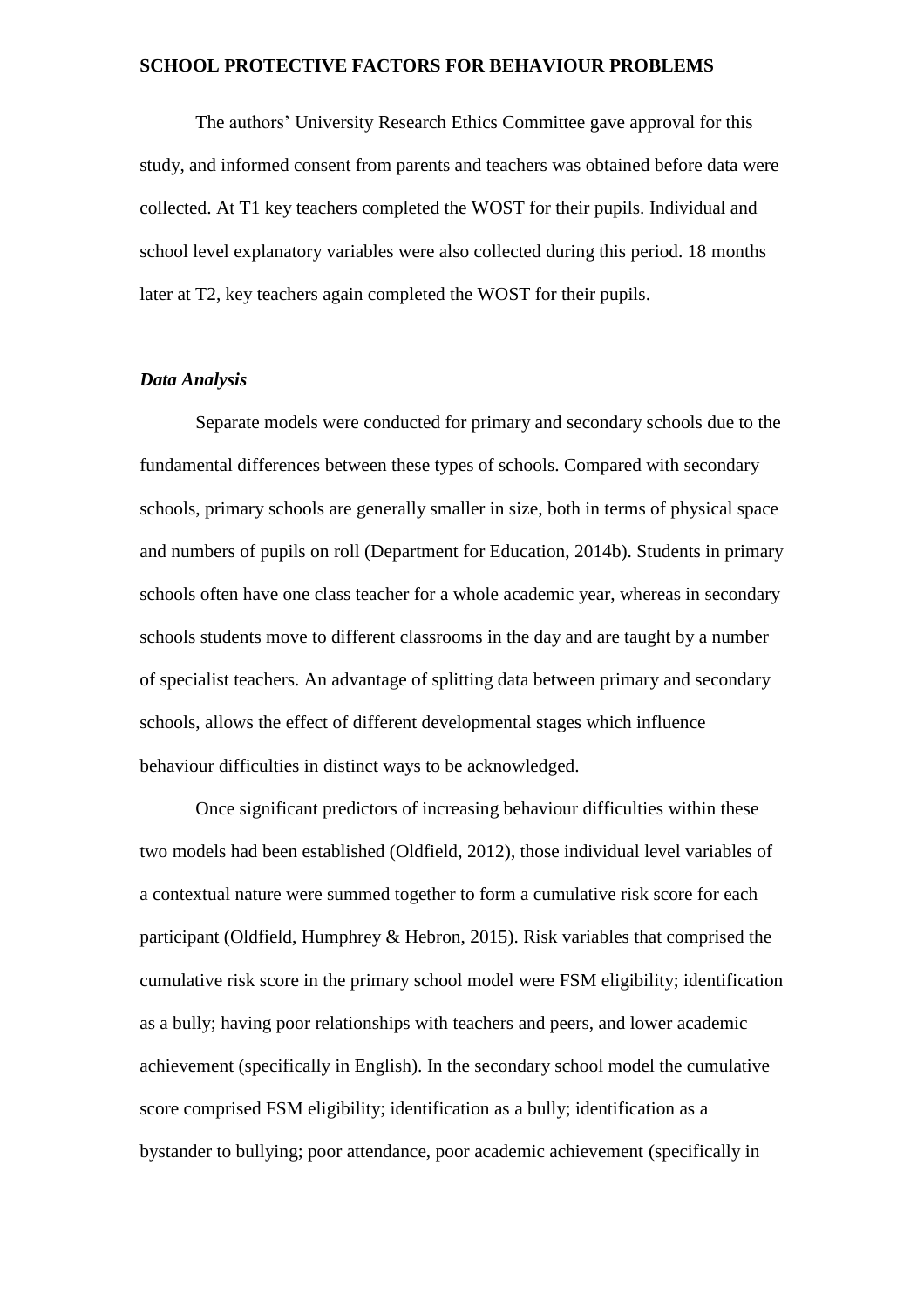English). The significant non-contextual predictors of behaviour difficulties were added as covariates (Flouri & Kallis, 2007). Within the present study these variables were gender, school year group, season of birth and SEND type in the primary model and gender and school year group in the secondary model.

Risk factors were calculated into a cumulative risk score by using the formula discussed by Ribeaud & Eisner, (2010). For binary and categorical variables, the group which denoted risk was coded as 1 and all other categories as 0. For continuous variables the top (or bottom) 25% of cases that were related to increased behaviour difficulties were coded as 1 and other scores as 0. Risks were added together to generate a cumulative score for each participant, with a higher score indicating increased risk (see Oldfield, Humphrey & Hebron, 2015).

Interaction terms were then computed between the cumulative risk score and the various school level variables to test for protective factors. All variables within these analyses were mean centred, as is the procedure when looking for interaction effects (Aiken & West, 1991). Data were analysed within SPSS (v.20) using multilevel modelling due to the hierarchical structure of the data set, with pupils nested within schools.

# **Results**

The analysis was conducted in various stages; first multi-level models were computed, separately for primary and secondary schools, to assess the main effects of the school level variables and the cumulative risk score along with the other noncontextual risk factors as covariates. These models were termed the risk models. Secondly, the protective model was established by creating interaction terms between the cumulative risk score and the potential school level protective variables. These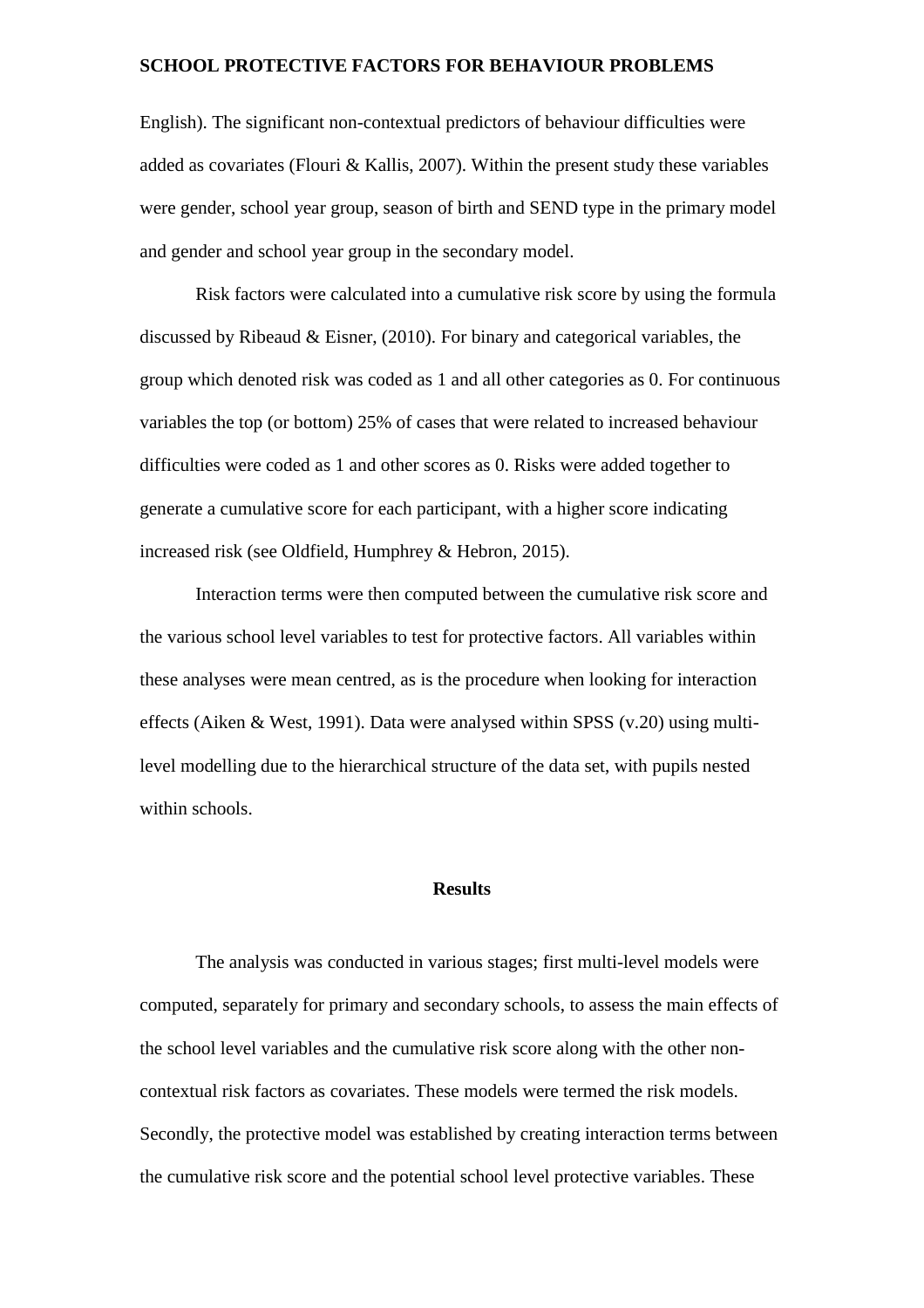terms were then added to the risk model. The protective model was subsequently compared against the risk model to assess whether it explained more variance and thus was a better fitting model.

In the primary school risk model one significant main effect was found; this was school achievement *(β0ij =* -0.006*, p <.001)*. As school level achievement increases, behaviour difficulties decrease for all pupils regardless of risk status. Comparing between the risk model and protective model, there was a significant reduction in the -2\*log likelihood value indicating that adding in the interactive terms led to a better fitting model (Risk model = *3203.123* – Protective model *3177.135 = 25.988; χ² (8, n = 2660) = 25.988, p <.01*). One significant interaction effect was found; this was school achievement\*risk *(β0ij =* -0.003*, p =.008)*, which suggests that this predictor variable (high levels of school achievement) moderated the effects of risk on behaviour difficulties and can be considered a protective factor.

# << Insert Table 3 here>>

In the secondary school risk model, one significant main effect was found; this was school size *(β0ij = 0.0002, p =.040)*. As school size increases behaviour difficulties increase for all pupils regardless of risk status. Comparing between the risk model and protective model, there was a reduction in the -2\*log likelihood value indicating that the protective model including the interactive terms was a better fitting model, (Risk model = *2823.252* – Protective model *2813.463 = 9.789, χ² (8, n =*   $1628$ ) = 9.789,  $p > .05$ ). However, the reduction was not statistically significant, indicating that the protective model should not be favoured over the risk model. Nonetheless, one significant interaction effect was found; this was School FSM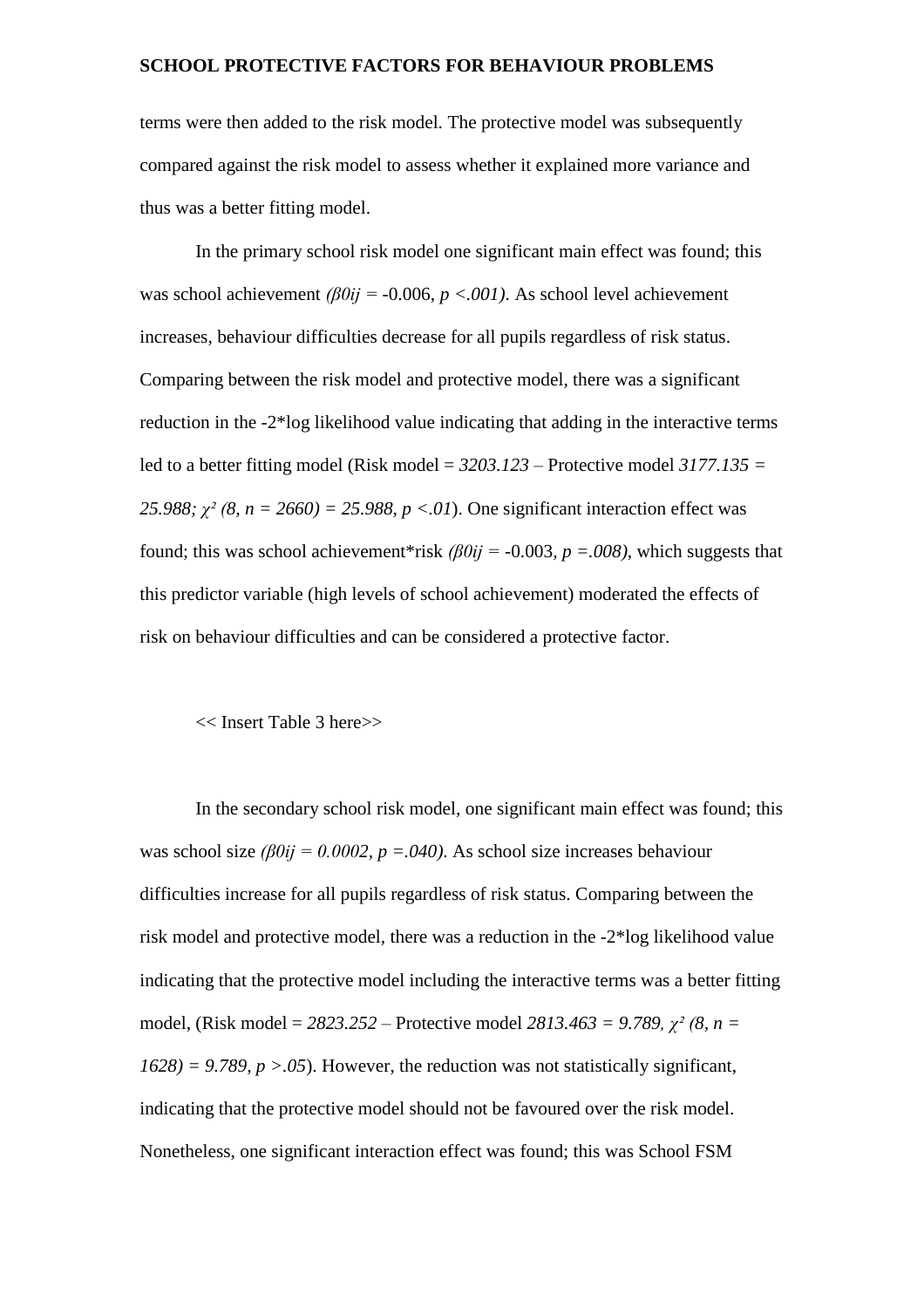eligibility \* Risk *(β0ij =* 0.009*, p =.015)*, which suggests this predictor variable (low levels of school FSM-eligibility) moderated the effects of risk on behaviour difficulties and can be considered a protective factor.

<< Insert Table 4 here>>

Significant interaction effects can be taken as evidence of the variables acting in a protective manner, moderating the influence of cumulative risk exposure on outcome. Interaction graphs for the significant interaction terms were created to show the direction of the effect. These graphs allow for an easy visualisation of the interaction effects, and show how behaviour difficulties are affected by different levels of the protective variable for pupils at high and low risk. The graphs display the direction of the effect and whether high or low levels of the protective (moderator) variable confer the extra advantage to those at high risk.

The graphs show the protective effects for school related variables on behaviour difficulties at different degrees of risk. The 'Y' axis represents the dependent variable mean score (i.e. behaviour difficulties), with higher scores equating to more severe behaviour difficulties. The 'X' axis represents the cumulative risk variable. Two points were created which represent high and low levels of the risk score that are +/-1 standard deviations above/below the mean for the cumulative risk score. The two lines on the graph represent the protective/moderator variable 'Z'. This variable was also mean centred with the two lines representing high levels of the variable, i.e. +1 standard deviation above the mean, and low levels of the variable i.e. -1 standard deviation below the mean.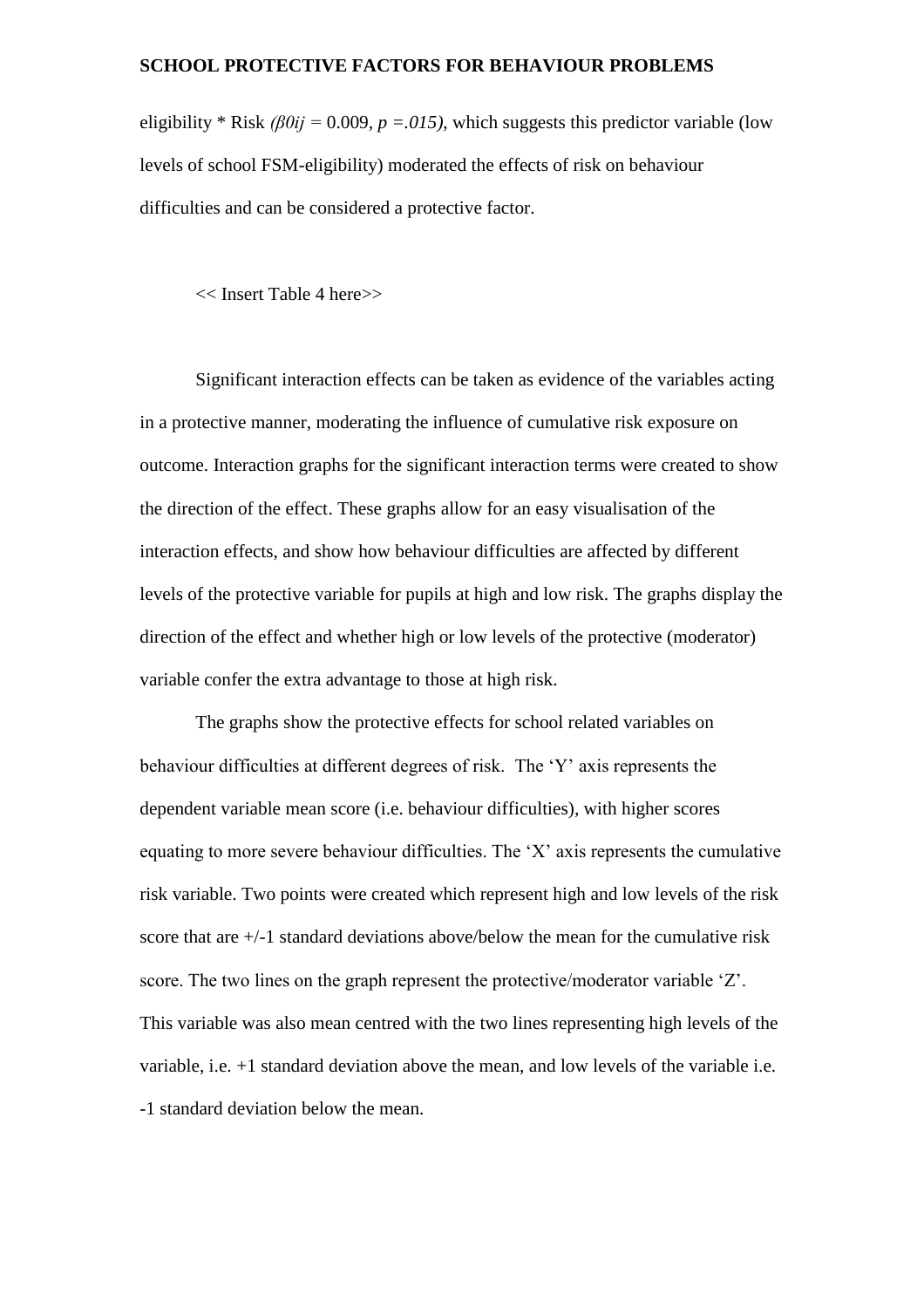Figure 1 displays an interaction graph between cumulative risk and the achievement within the primary model. For pupils at low risk there is relatively little difference in their behaviour difficulties scores as a function of attending high or low achieving schools. For those at high risk, there are larger differences in behaviour difficulty scores as a functioning of attending low or high achieving schools. Attending a high achieving school appears to be acting as a protective effect, stabilising behaviour difficulties despite increasing risk. Pupils at high risk therefore appear to be more disadvantaged when attending a low achieving school.

<< Insert Figure 1 here>>

Figure 2 displays an interaction graph between cumulative risk and FSMeligibility within the secondary model. For pupils at low risk there is relatively little difference in their behaviour difficulties scores as a function of attending schools with high or low numbers of students eligible for FSM. For those at high risk, there are larger differences in behaviour difficulty scores as a function of attending schools with low or high numbers of children eligible for FSM. Attending a school with low numbers of students eligible for FSM appears to be acting as a protective effect, stabilising behaviour difficulties despite increasing risk. Pupils at high risk are therefore more disadvantaged when attending a school with high numbers of children eligible for FSM.

<< Insert Figure 2 here>>

Both models in Figures 1 and 2 are described using the term *protective stabilising* (Luthar et al., 2000), which shows that increasing levels of risk are linked with increases in behaviour difficulties, although only when the protective factor is absent. When the protective factors are present (within the present study, high levels of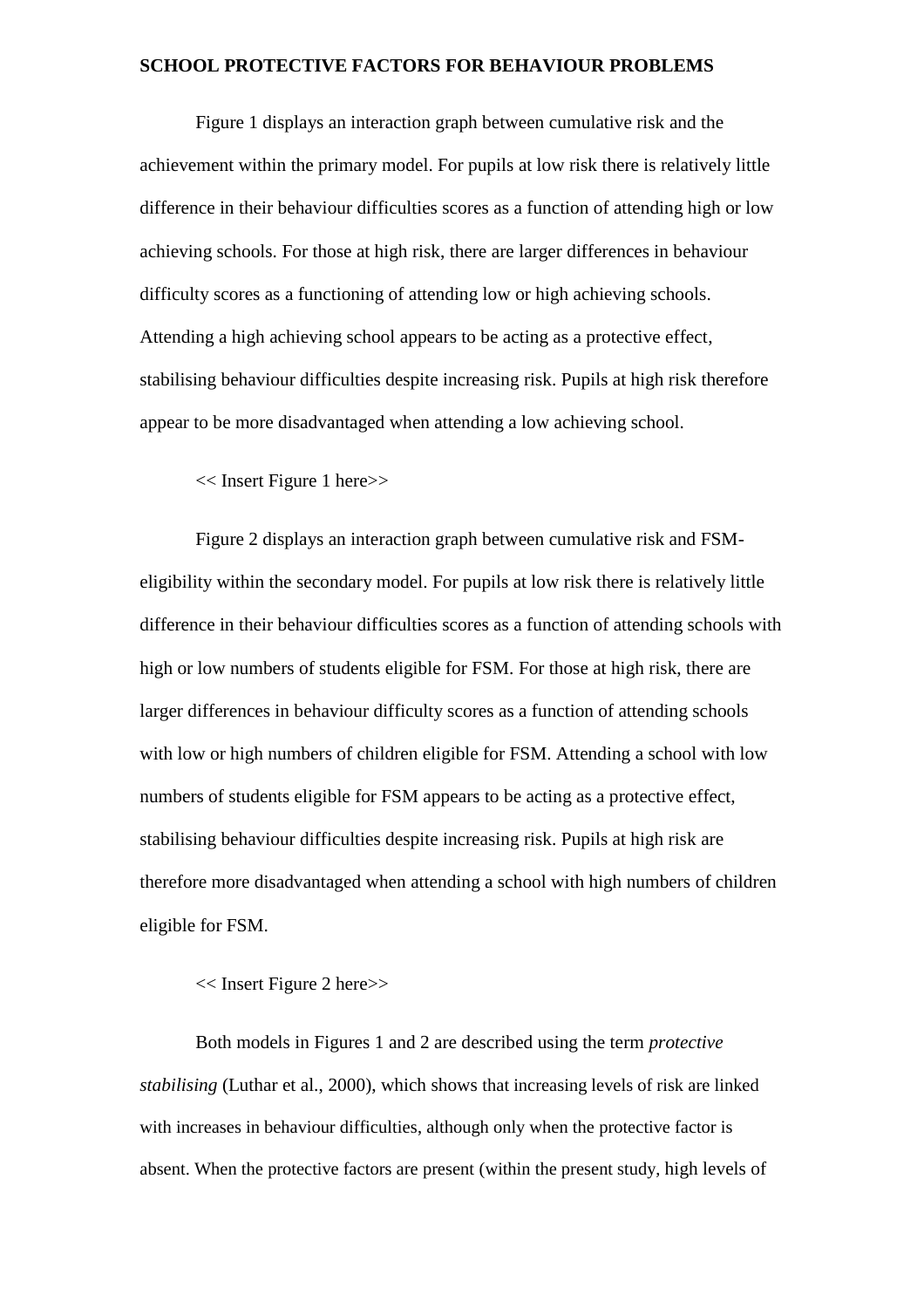school achievement and low levels of school FSM eligibility) the relationship between risk and behaviour difficulties is rendered neutral (Fergus & Zimmerman 2005).

Finally, a number of marginal non-significant trends were also noted within the study (i.e.  $p < 0.10$ ). These included interactions between school size and risk, and school level of SEND and risk (primary model), and school EAL and risk (secondary model). Although these predictors were non-significant they do show marginal trends and variables which could be explored as potential protective factors within further studies.

# **Discussion**

Results from the risk models demonstrated that for primary schools there was a significant main effect of school level achievement (i.e. attending schools with higher academic achievement was related to lower levels of behaviour difficulties). For secondary schools there was a significant main effect of school size (i.e. attending smaller schools was related to lower behaviour difficulties). For the primary (although not the secondary) school model, adding in interaction effects specifically between a measure of cumulative risk and various school level variables resulted in a better fitting model and more variance in behaviour difficulties explained.

Within the primary model a significant interaction emerged between cumulative risk and school level achievement, suggesting that school achievement operates as a protective factor. It has a limited effect on behaviour difficulties for those children considered at low risk, however, for those children considered at high risk, they have better outcomes (a reduction in behaviour difficulties) when attending schools with higher levels of academic achievement. This provides evidence that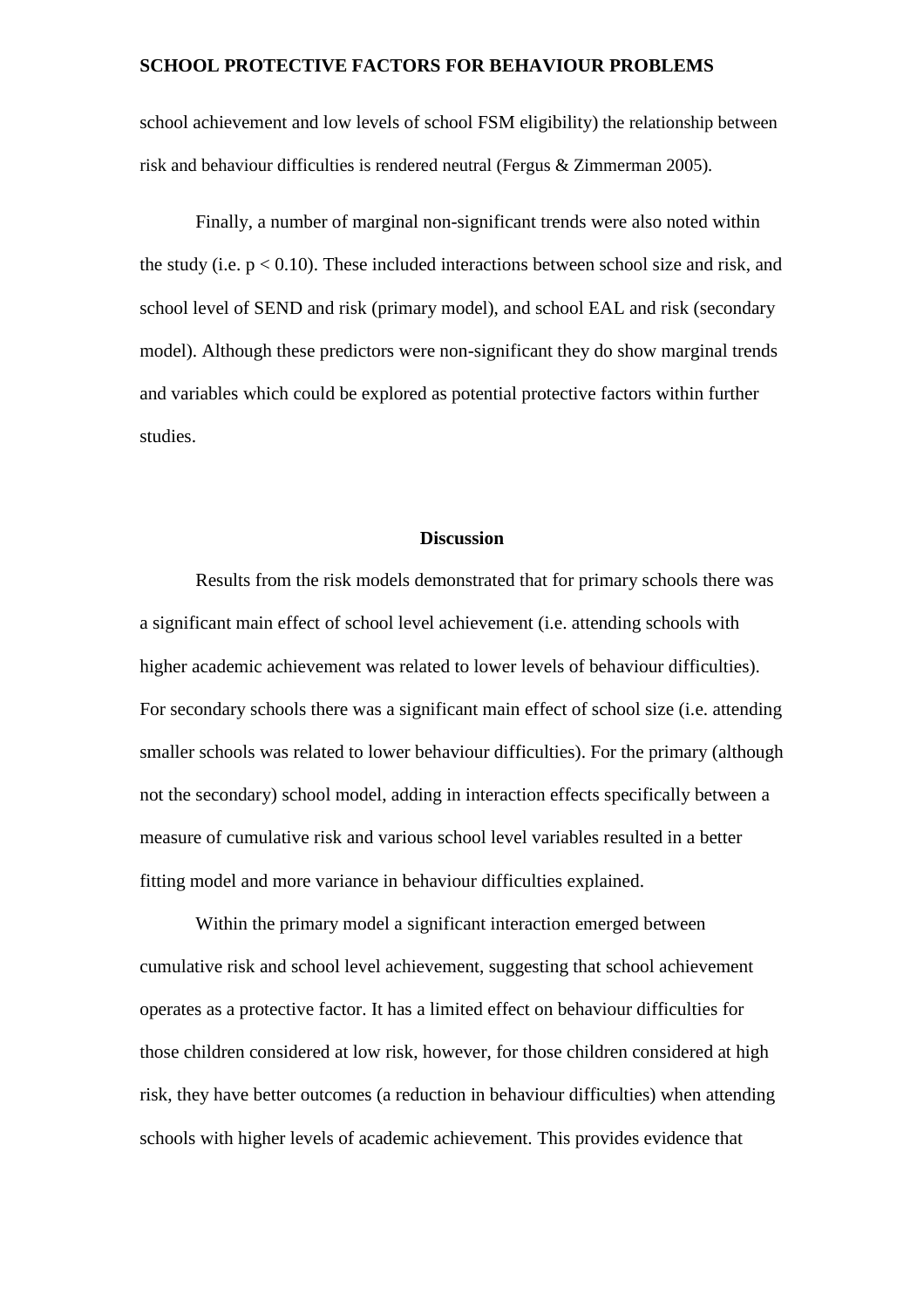school level variables such as academic achievement can promote resilience in pupils with SEND.

One significant interaction effect within the secondary model emerged between cumulative risk and school FSM-eligibility. School FSM-eligibility operates as a protective factor, having a limited effect on behaviour difficulties for those children considered at low risk. However, for those children considered at high risk, they have improved outcomes (a reduction in behaviour difficulties) when attending schools with lower proportional levels of FSM-eligibility. Resilience in children with SEND is therefore promoted by school level FSM-eligibility.

There is clear evidence to suggest that attending primary schools with higher academic achievement is important for all children in reducing behaviour difficulties, i.e. clear main effects findings have been established in the present study and previous literature (Barnes et al. 2006). However, what has been noted in the present study is evidence of a protective effect, and so attending schools with higher levels of academic achievement is even more advantageous for those children considered to be at high risk. Higher achieving schools are likely to be seen as *better* schools, not solely in terms of academic outcomes but in terms of resources available and how they support their pupils with social and behavioural difficulties. In such schools more effective interventions may be provided which could reduce the occurrence of behaviour difficulties.

Within the secondary model, the interaction between school FSM-eligibility and risk emerged as a significant predictor of behaviour difficulties. Schools with higher overall levels of students eligible for FSM tend to contain more individuals of lower socio-economic status (SES), which has been acknowledged as a key predictor of behaviour difficulties in children (Propper & Rigg, 2007). Children from these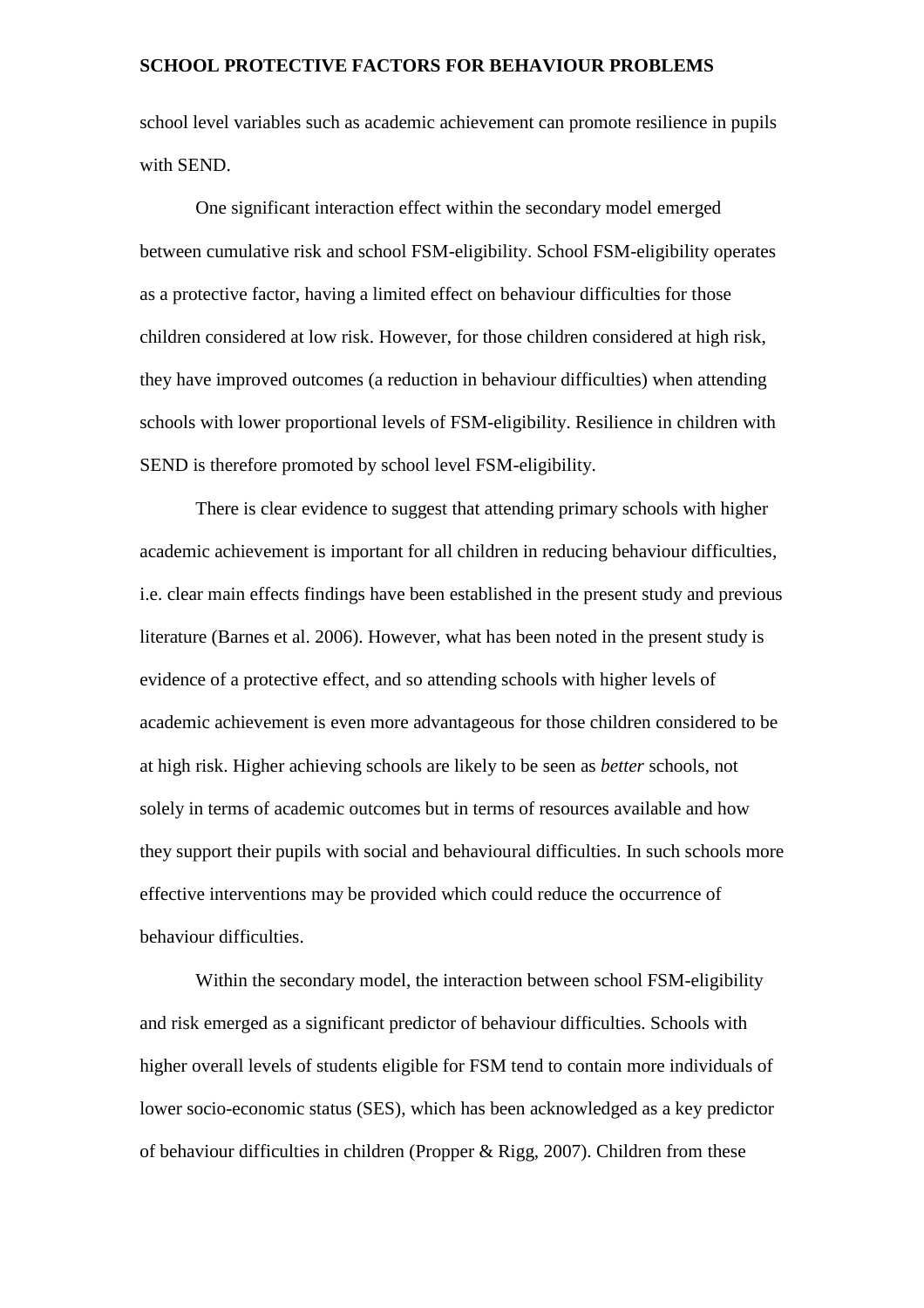backgrounds are often exposed to more negative influences in their immediate environment than their more affluent peers, including more familial stress, chaotic/unstable households, poorer parenting behaviours, and lack of cognitive stimulation. The build-up of these risks could result in behaviour difficulties for these individuals (Evans, 2003).

The evidence suggests that greater numbers of students eligible for FSM within a school (and therefore likely to be from lower SES backgrounds) would indicate a possible main effect of school FSM-eligibility on behaviour difficulties. However, this was not found in the present study, where only an interaction effect was established. The relationship between risk and behaviour difficulties was moderated when students attended schools with lower levels of school FSMeligibility. High risk students may be particularly susceptible to the negative influence of their peers, and may be lacking appropriate protective mechanisms that would prevent or mitigate a negative trajectory. These students may particularly benefit within schools with lower FSM rates as they may experience more positive peer influences.

These types of interactions, where different levels of the protective factor have a relatively similar effect in low risk situations, although large differences in high risk situations, have been termed protective-stabilising effects (Luthar et al., 2000). For low risk children, whether the protective factor was present (i.e. higher levels of school academic achievement at primary schools or lower levels of FSM at secondary schools) was related to improvements to their behaviour, but less so compared with when it was present amongst the high-risk children.

Finally, a number of other interaction terms approached statistical significance, however, no other term resulted in  $p < 0.05$ . This suggests that the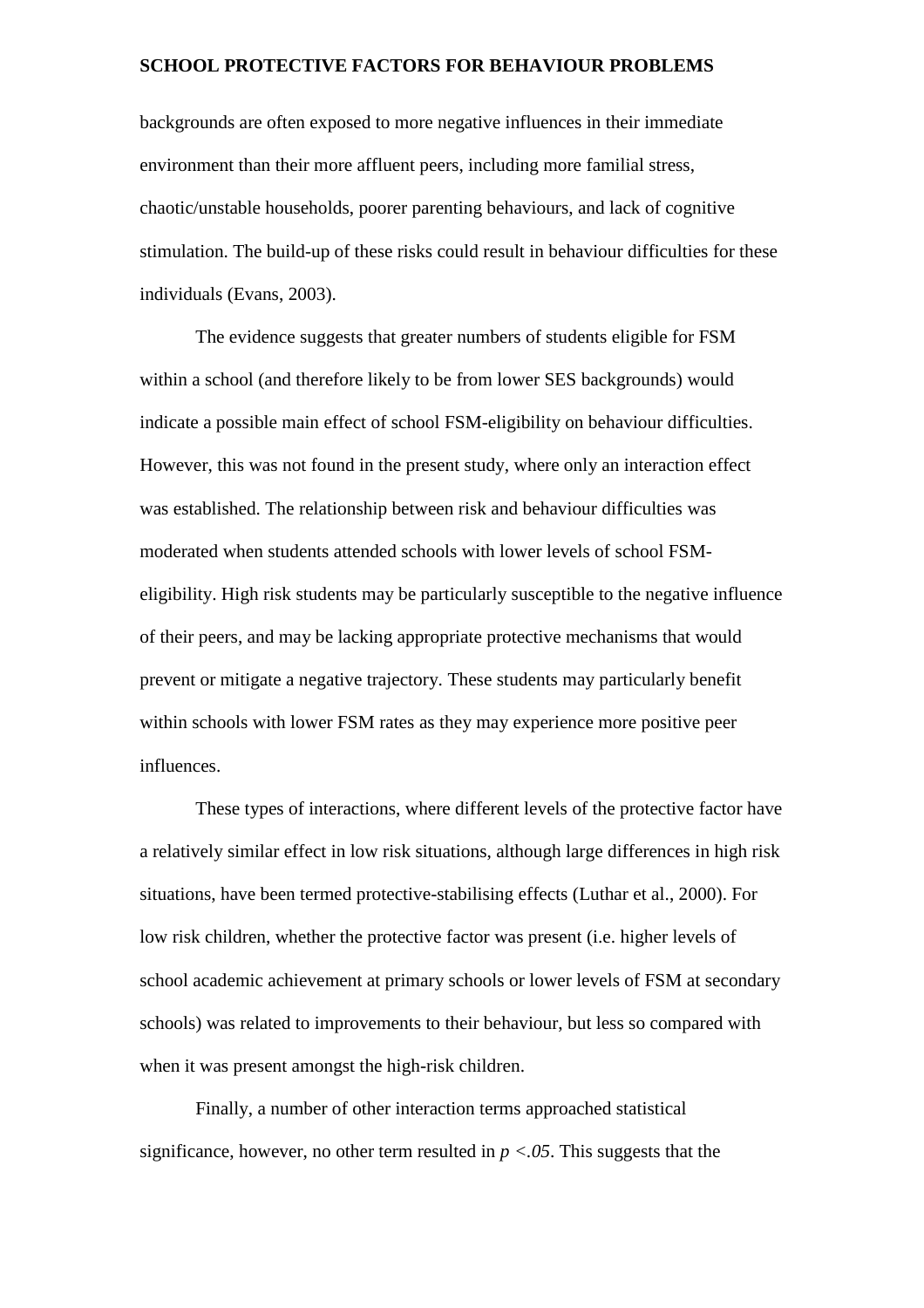demographic school level variables offer very limited protection for SEND children at high risk experiencing behaviour difficulties. Although evidence has suggested school level variables can be important in accounting for behaviour difficulties in children with SEND, they are considerably weaker than individual level variables (Oldfield, 2012).

# **Implications**

Given the present study utilised a nationally representative sample of children with SEND; the resulting implications are extensive and wide reaching for risk and resilience research. Attending primary schools with high overall levels of academic achievement are beneficial for all students, although particularly so for high-risk children with SEND, and could potentially help to reduce the display of behaviour difficulties. Within primary schools, global school level interventions such that aim to improve academic levels for all pupils within the school leading to enhanced school level academic outcomes could be effective in reducing behaviour difficulties for SEND pupils. In addition, increasing resources and support more generally for the lowest achieving schools might aid the behaviour for high-risk children with SEND attending these schools. Therefore primary schools with more significant behaviour problems may be able to use interventions that aim to improve academic attainment as an effective means of reducing behaviour difficulties of their pupils.

Within secondary schools with relatively high numbers of children eligible for FSM, interventions to support children with their behaviour difficulties could be tailored particularly at those children considered at the highest degree of risk. These schools may benefit particularly from interventions discussed and evaluated in the review by Maag & Katsiyannis, (2010). As school level variables can act as protective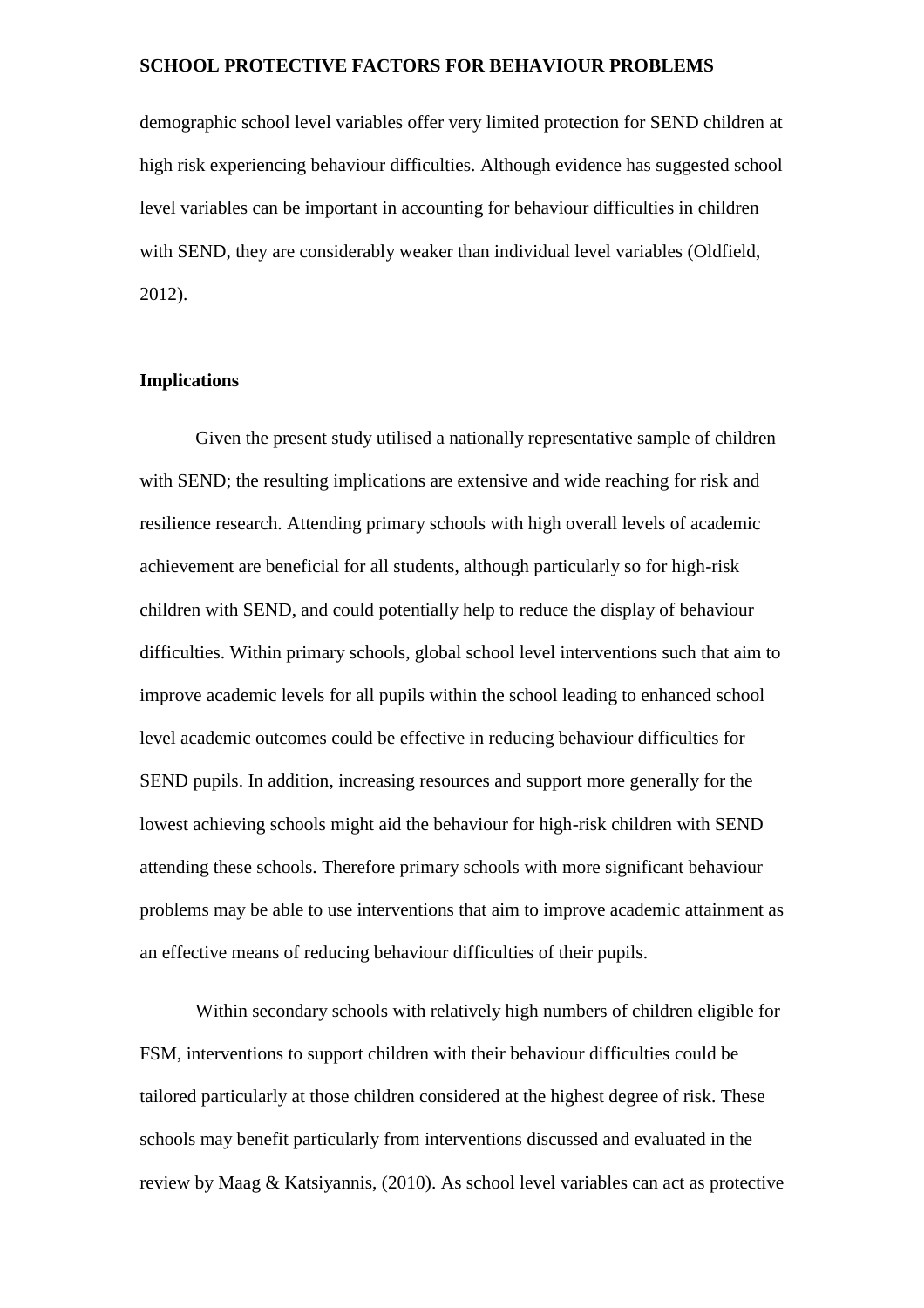factors and promote resilience to behaviour difficulties, further investigation of the characteristics of the most effective schools is warranted. Implementing some of these policies and procedures into the less effective schools, could be particularly beneficial for the highest risk children in reducing their behaviour difficulties displayed. Interventions directly related to the protective variables established with this study alone could be enhanced by implementing integrated prevention models that aim to address multiple risk factors and promote resilience across a number of outcomes. (Domitrovich, Bradshaw, Greenberg, Embry, Poduska, & Ialongo, 2010)

#### **Limitations**

There are a number of limitations with the present study which should be addressed before the implications are realised. There are potential problems in measuring risk within protective factor research. Across various studies risk situations have been variously defined as exposure to a single significant adverse situation, i.e. poverty or aggregating a score of multiple risks (from a check list of negative life events), or a cumulative risk score drawn from various socio-demographic risks (Masten, 2001; Luthar & Cushing, 2002). These differences in risk measurement pose a challenge for research, as without consistency across studies interpretation and generalisation of findings are problematic, (Olsson, Bond, Burns, Vella-Brodrick & Sawyer, 2003). Nonetheless it has been argued that studies using a diverse range of risk measurement, and which acknowledge similar protective factors, actually highlights their stability (Luthar et al., 2000).

The present study relied on the cumulative risk score as a measure of an individual's degree of contextual risk experienced. There is concern that as risk factors are not certainties but probabilities (Schoon, 2006), there may be considerable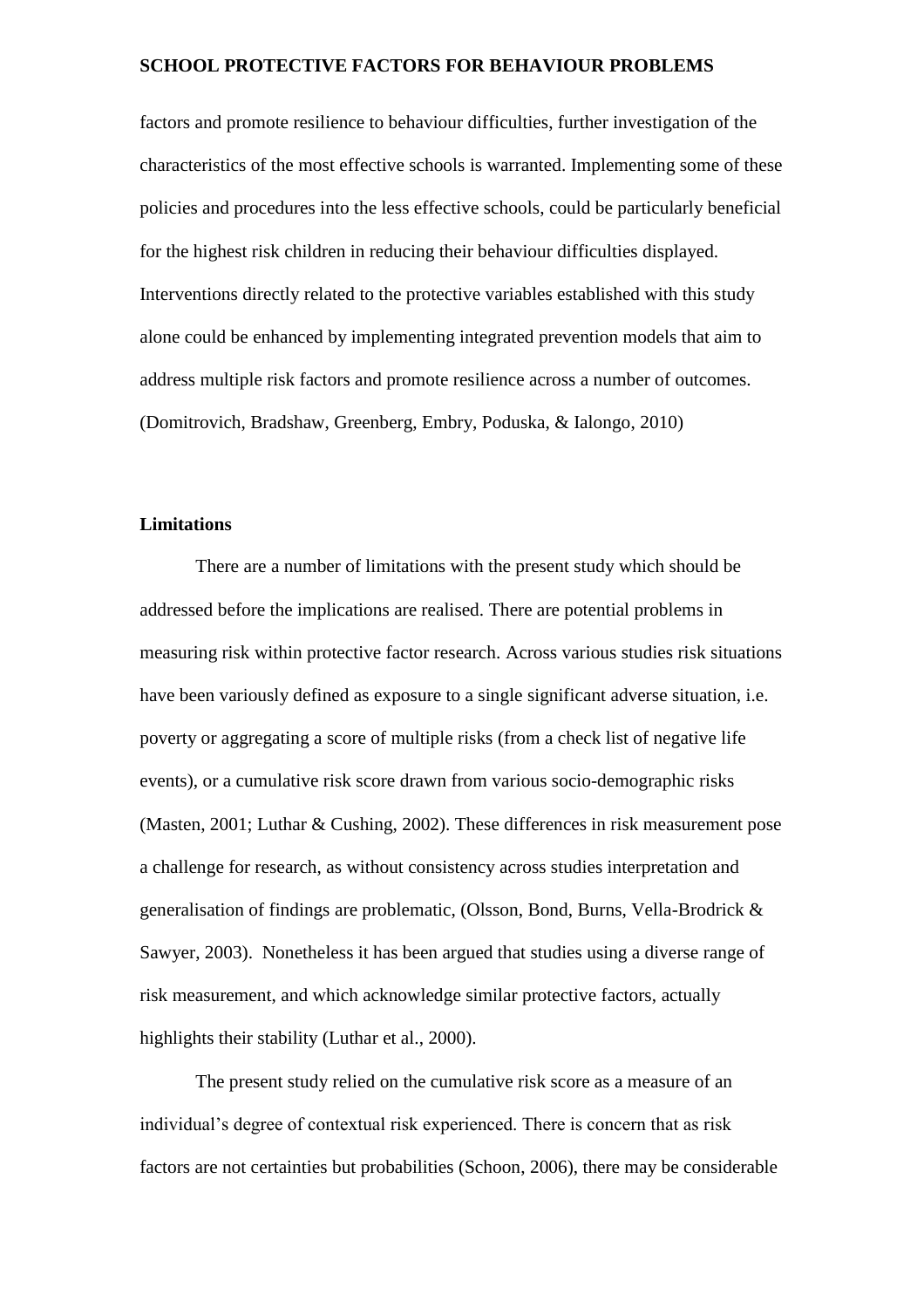variability in what actual risk an individual experienced as a result of having a certain factor present. However, by using a cumulative risk score, variables are aggregated into one unified score. This has the effect of diminishing the unique importance of any single factor, and therefore by adding multiple risks together, allows a more accurate picture of the amount of risk an individual is experiencing to be acknowledged (Luthar, 1993).

Criticism has also been levelled against the measurement of cumulative risk, as measurement techniques taking the top 25% to represent risk is a relatively arbitrary decision (Sullivan & Farrell, 1999), and dichotimising variables in this way results in oversimplifying the data set, resulting in information loss (Pollard, Hawkins & Arthur, 1999). In response to some of the criticisms however, Farrington & Loeber, (2000) argue that splitting data by means of dichotomisation results in a minimal effect on the data and does not affect the conclusions drawn from these studies.

Finally interaction effects can be problematic as they are not only difficult to detect (Rutter, 2000), but are often unstable associated with small effect sizes and can conceal main effects findings (Luthar, 2006). It is noted that the significant effect sizes within the current study are small and large changes in predictor variables will only bring about relatively small changes in behaviour difficulties displayed. Nonetheless, the findings remain important and show how there are differences in the effects school based variables have upon behaviour difficulties in children with SEND considered at high and low risk. In adopting a two-stage model within the analyses, main effects were observed before interactions were noted. In this way the importance of both types of variables has been acknowledged within the current study.

# **Further research**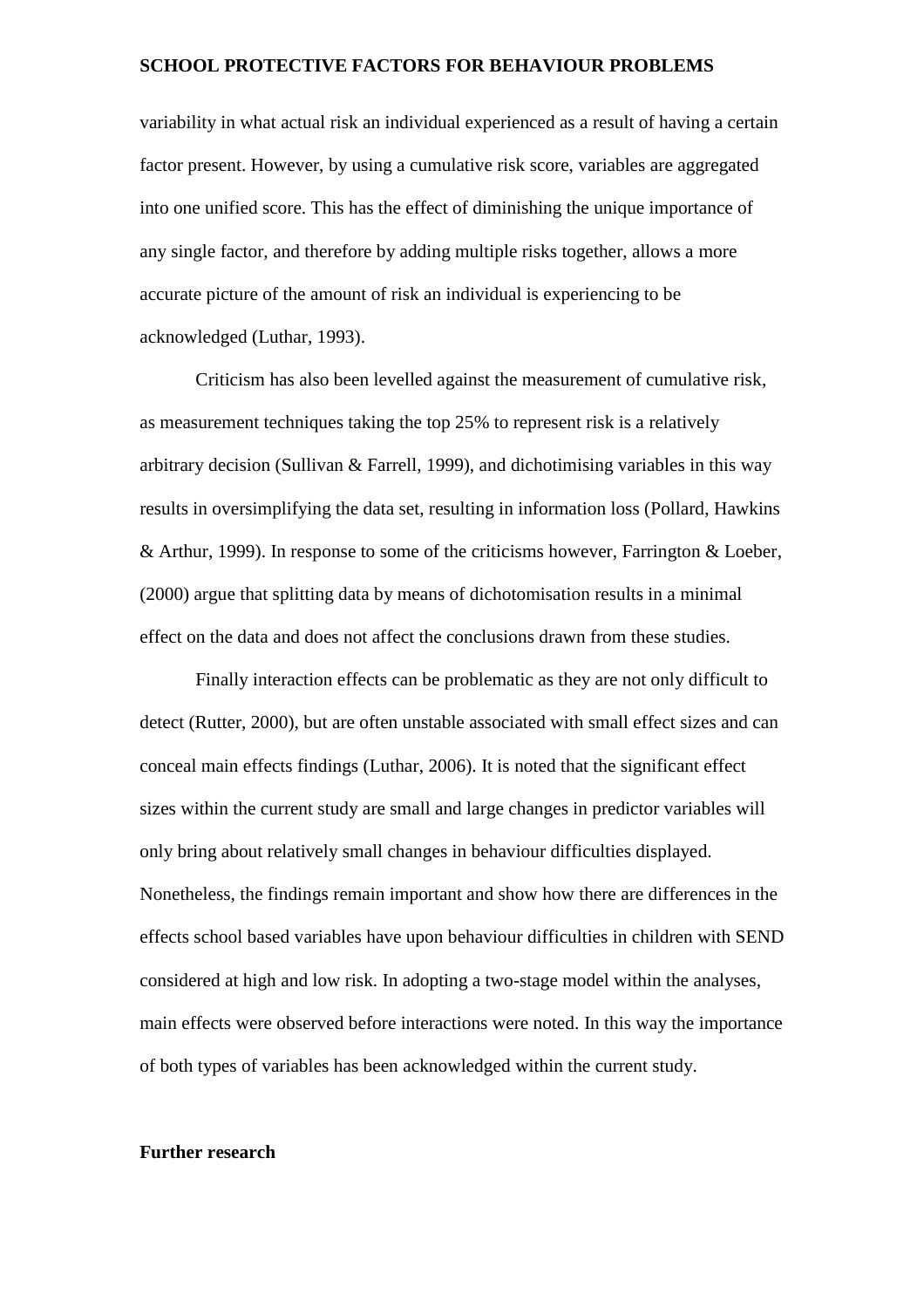Protective factors for behaviour difficulties that promote resilience are known to operate across numerous ecological levels (Wright & Masten, 2005). Nonetheless there is a gap in the literature surrounding school level protective factors, and specifically in the context of behavioural outcomes. Further research could explore these effects in more detail, by measuring other important school-based variables such as school climate (Kuperminc, Leadbeater, & Blatt, 2001). Furthermore, the present study utilised a sample of children with SEND, which could be expanded to investigate the same effect with a typically developing population.

It is not only important to uncover the protective factors that can moderate risk experience and lead to better behavioural outcomes, but also to understand exactly how these underlying processes or mechanisms of these factors work (Vanderbilt-Adriance & Shaw, 2008). Where appropriate, future studies should look for underlying mechanisms and processes, not solely being focused *if* a factor plays a role but *how* it does. This may however, be especially complex when acknowledging the interactions of many different ecological levels that work together to influence behavioural outcomes.

#### **Conclusion**

The study aimed to highlight school level protective factors that may reduce behaviour difficulties for children with SEND who are considered at high risk for behaviour difficulties. One significant protective factor emerged within the primary model, providing evidence that attending schools with higher levels of achievement is particularly important for those children considered at high risk in helping to reduce their behaviour difficulties. A single significant interaction term was also noted within the secondary school model, suggesting that schools with lower numbers of children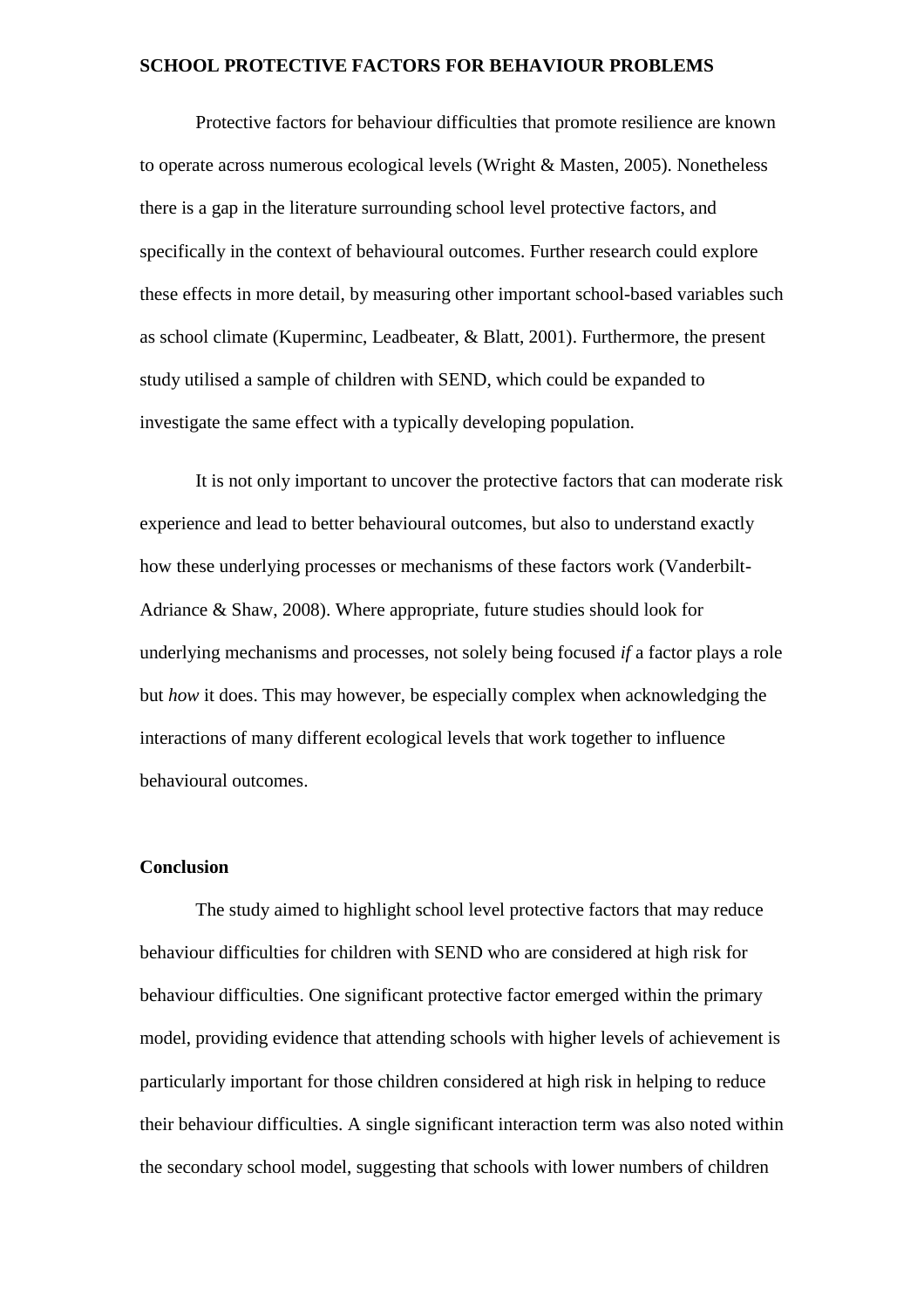eligible for FSM is particularly important for children with SEND who are considered at high risk for behaviour difficulties. The present study offers an important contribution to knowledge in terms of understanding to a greater extent the protective factors that influence behaviour difficulties of children with SEND, and which may contribute to the study of resilience in young people. This is a salient point as very few studies have explicitly acknowledged school level protective factors and no study has done so with a SEND population.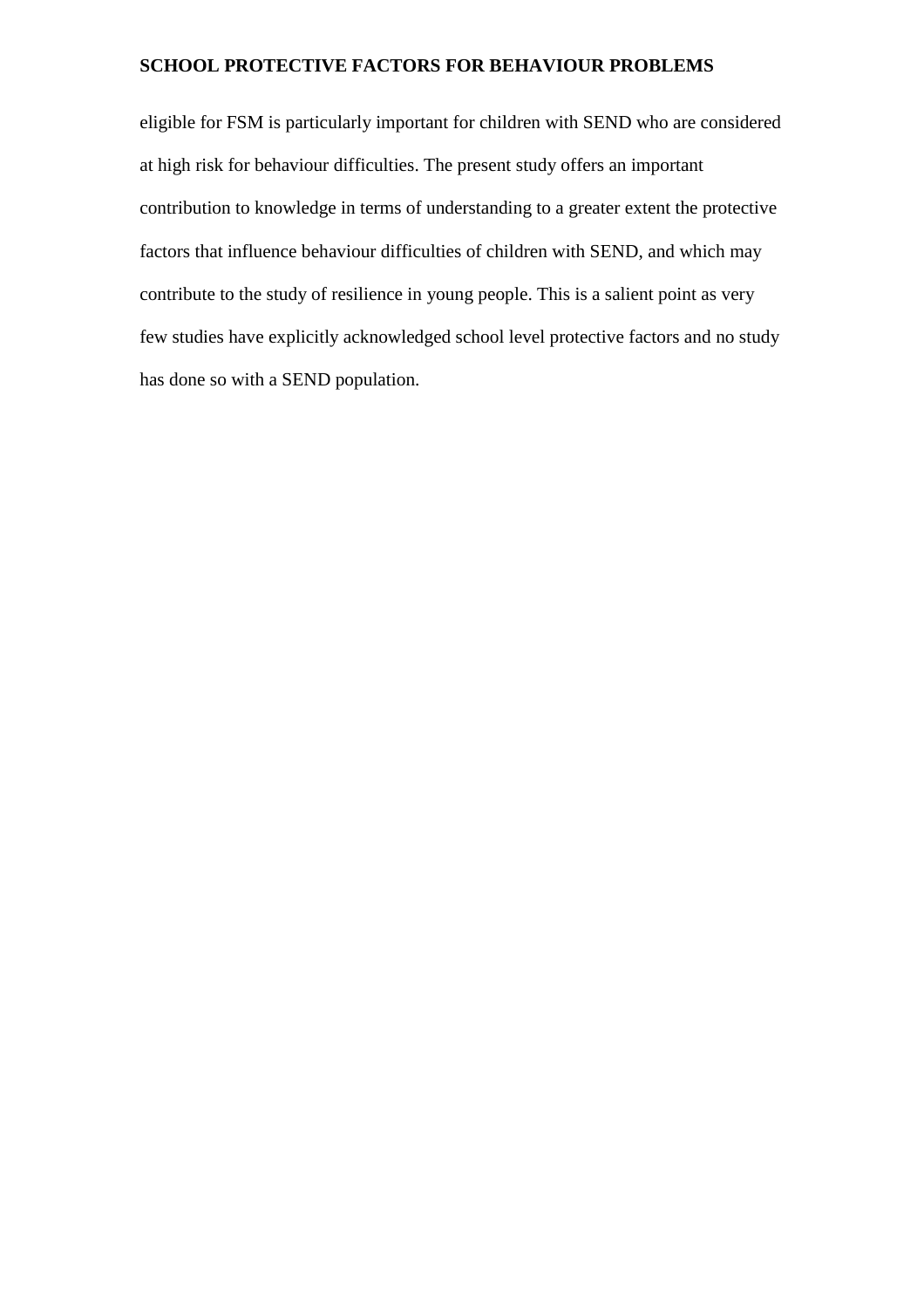#### **References**

- Aiken, L. S., & West, S. G. (1991). *Multiple regression: Testing and interpreting interactions*. London: Sage.
- Barnes, J., Belsky, J., Broomfield, K. A., & Melhuish, E. (2006). Neighbourhood deprivation, school disorder and academic achievement in primary schools in deprived communities in England. *International Journal of Behavioral Development, 30*, 127–136.
- Barth, J., Dunlap, S. T., Dane, H., Lochman, J. E., & Wells, K. C. (2004). Classroom environment influences on aggression, peer relations, and academic focus. *Journal of School Psychology, 42*, 115–133.
- Bronfenbrenner, U. (1994). *Ecological models of human development. In International Encyclopaedia of Education, Vol 3, 2nd edition*. Oxford: Elsevier.
- Bronfenbrenner, U. (2005). *Making human beings human: biological perspectives on human development*. London: Sage.
- Calkins, S. D., Blandon, A. Y., Williford, A. P., & Keane, S. P. (2007). Biological, behavioural, and relational levels of resilience in the context of risk for early childhood behaviour problems. *Development & Psychopathology, 19*, 675- 700.
- Cohen, J. (1992). A power primer. *Psychological Bulletin, 112*, 155-159.
- Criss, M. M., Pettit, G. S., Bates, J. E., Dodge, K. A., & Lapp, A. L. (2002). Family adversity, positive peer relationships, and children's externalizing behavior: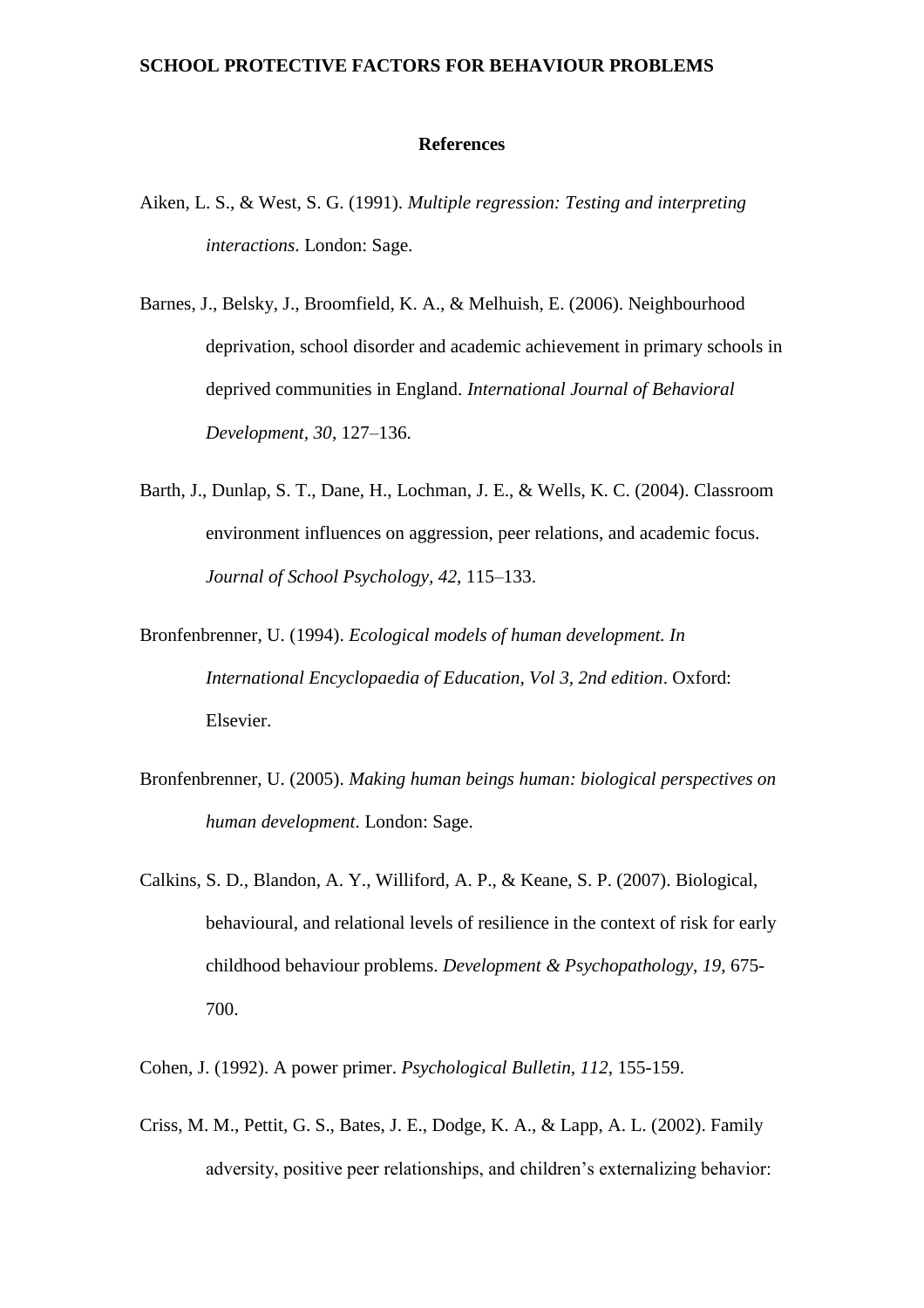A longitudinal perspective on risk and resilience. *Child Development, 73,*  1220–1237.

- Darke, S., Ross, J., & Lynskey, M. (2003). The relationship of conduct disorder to attempted suicide and drug use history among methadone maintenance patients. *Drug & Alcohol Review*, 22, 21-25.
- Department for Children Schools and Families. (2009). *Achievement for All: Guidance for Schools*. Nottingham: DCSF Publications.
- Department for Education (2015). *Special educational needs and disability code of practice: 0 to 25 years*. London: DfE Publications.
- Department for Education (2014a). *Children with special educational needs 2014: An analysis*. London. DfE Publications.
- Department for Education. (2014b). *Schools, pupils and their characteristics*. Nottingham. DfE Publications.
- Department for Education (2012). *Pupil behaviour in schools in England: Educational standards and research division.* London: DfE Publications.
- Dodge, K. A., & Pettit, G. S. (2003). A biopsychosocial model of the development of chronic conduct problems in adolescence. *Developmental Psychology, 39*, 349–371.
- Domitrovich, C. E. , Bradshaw, C. P., Greenberg, M. T., Embry, D., Poduska, J. M., & Ialongo, N. S. (2010). Integrated models of school-based prevention: Logic and theory. *Psychology in the Schools, 4*7, 71–88.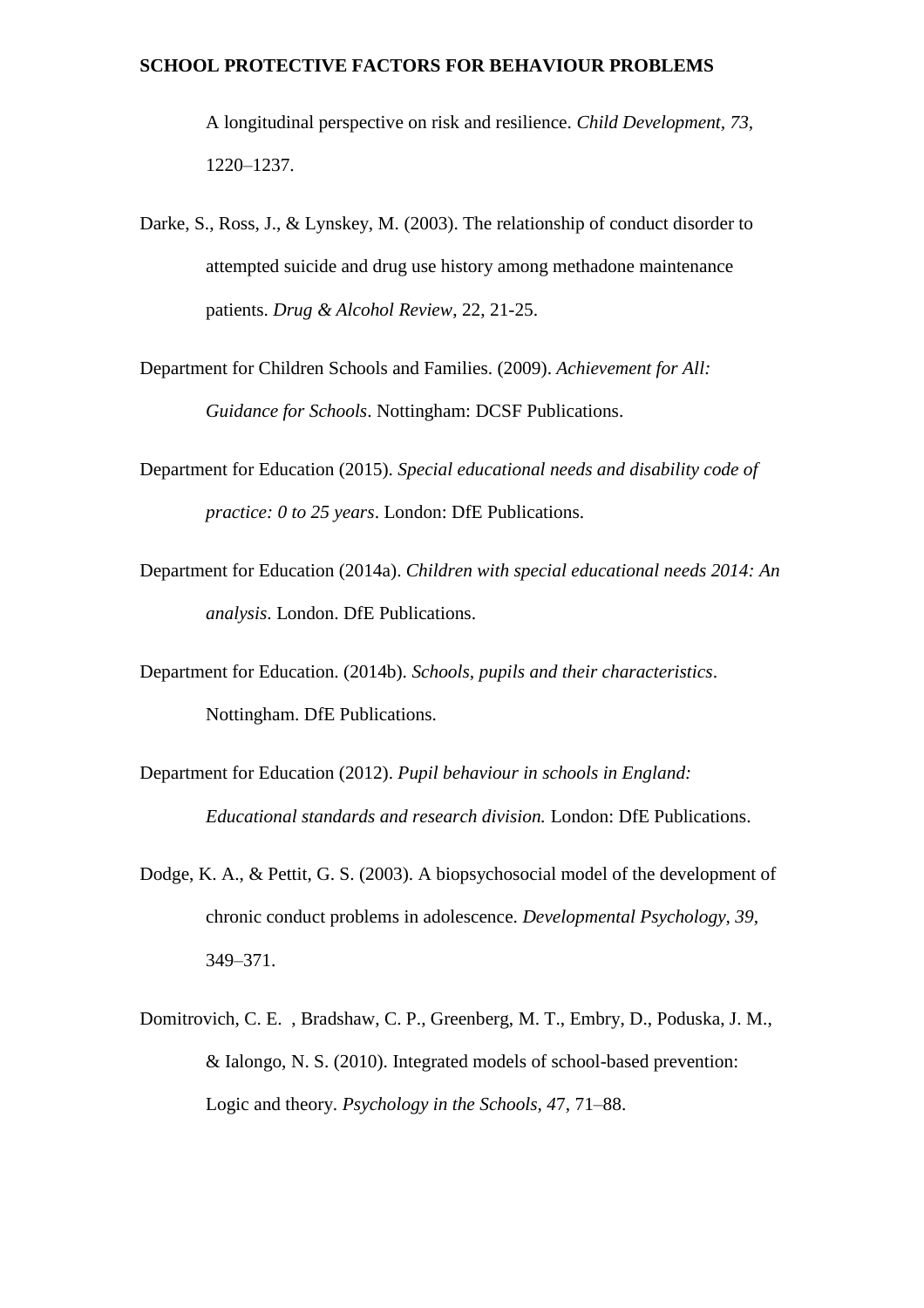- Domina, T. (2005). Leveling the home advantage: Assessing the effectiveness of parental involvement in elementary school. *Sociology of Education, 78,* 233– 249.
- Eriksson, I., Cater, Å., Andershed, A., & Andershed, H. (2011). What protects youths from externalising and internalising problems ? A critical review of research findings and implications for practice. *Australian Journal of Guidance and Counselling, 21*, 113–125.
- Evans, G. W. (2003). A multimethodological analysis of cumulative risk and allostatic load among rural children. *Developmental Psychology, 39,* 924– 933.
- Evans, R., & Pinnock, K. (2007). Promoting resilience and protective factors in the children's fund: supporting children and young people's pathways towards social inclusion? *Journal of Children & Poverty, 13,* 21–36.
- Farrington, D. P., & Loeber, R. (2000). Some benefits of dichotomization in psychiatric and criminological research. *Criminal Behavior and Mental Health, 10*, 100–122.
- Fergus, S., & Zimmerman, M. A., (2005). Adolescent resilience: A framework for understanding healthy development in the face of risk. *Annual Review of Public Health, 26*, 399-419.
- Fergusson, D. M., Horwood, L.J., Ridder, E. (2005). Show me the child at seven: The consequences of conduct problems in childhood for psychosocial functioning in adulthood. *Journal of Child Psychology & Psychiatry, 46*, 837-849.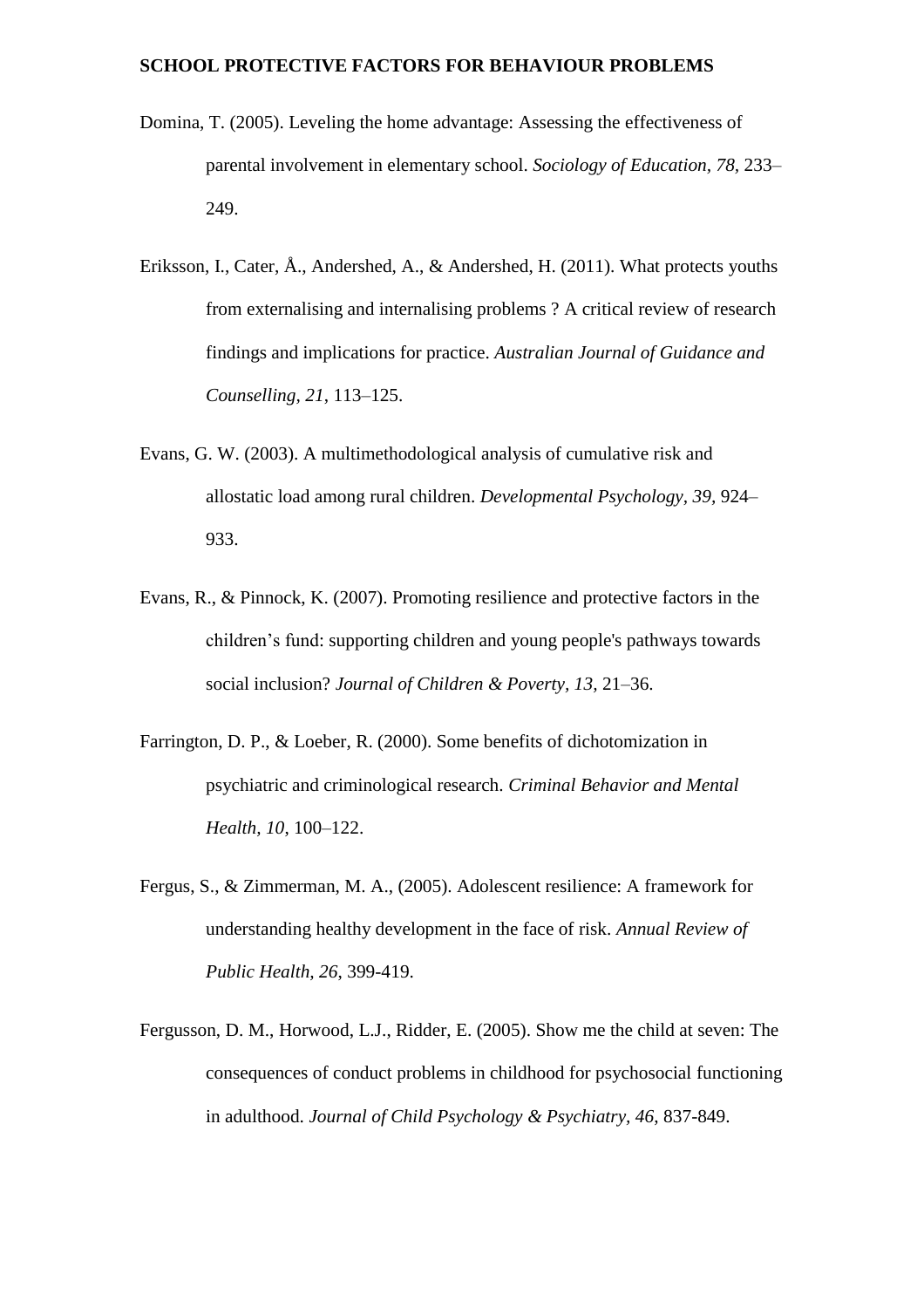- Fergusson, M. F., & Horwood, L., J. (2003). Resilience to childhood adversity: results of a 21 year study. In S. S. Luthar (Ed). *Resilience and Vulnerability*, (pp130-155). Cambridge: Cambridge University Press.
- Flouri, E., & Kallis, C. (2007). Adverse life events and psychopathology and prosocial behavior in late adolescence: testing the timing, specificity, accumulation, gradient, and moderation of contextual risk. *Journal of the American Academy of Child and Adolescent Psychiatry*, 46, 1651–9.
- Gerard, J. M., & Buehler, C. (2004). Cumulative Environmental Risk and Youth Problem Behavior. *Journal of Marriage and Family, 66*, 702–720.
- Goodman R (2001) Psychometric properties of the Strengths and Difficulties Questionnaire (SDQ). *Journal of the American Academy of Child & Adolescent Psychiatry, 40*, 1337-1345.
- Gottfredson, D. C., & DiPietro, S. M. (2011). School size, social capital, and student victimization. *Sociology of Education, 84*, 69–89.
- Green, H., McGinnity, A., Meltzer, H., Ford, T., & Goodman, R. (2005). *Mental health of children and young people in Great Britain (2004)*. London: Office for National Statistics.
- Healey, A., Knapp, M., & Farrington, D. (2004) Adult labour market implications of antisocial behaviour in childhood and adolescence: findings from a UK longitudinal study. *Applied Economics, 36*, 93-105.
- Hobbs, G., & Vignoles, A. (2007). *Is free school meal status a valid proxy for socioeconomic status (in schools research)?* London: Centre for the Economics of Education.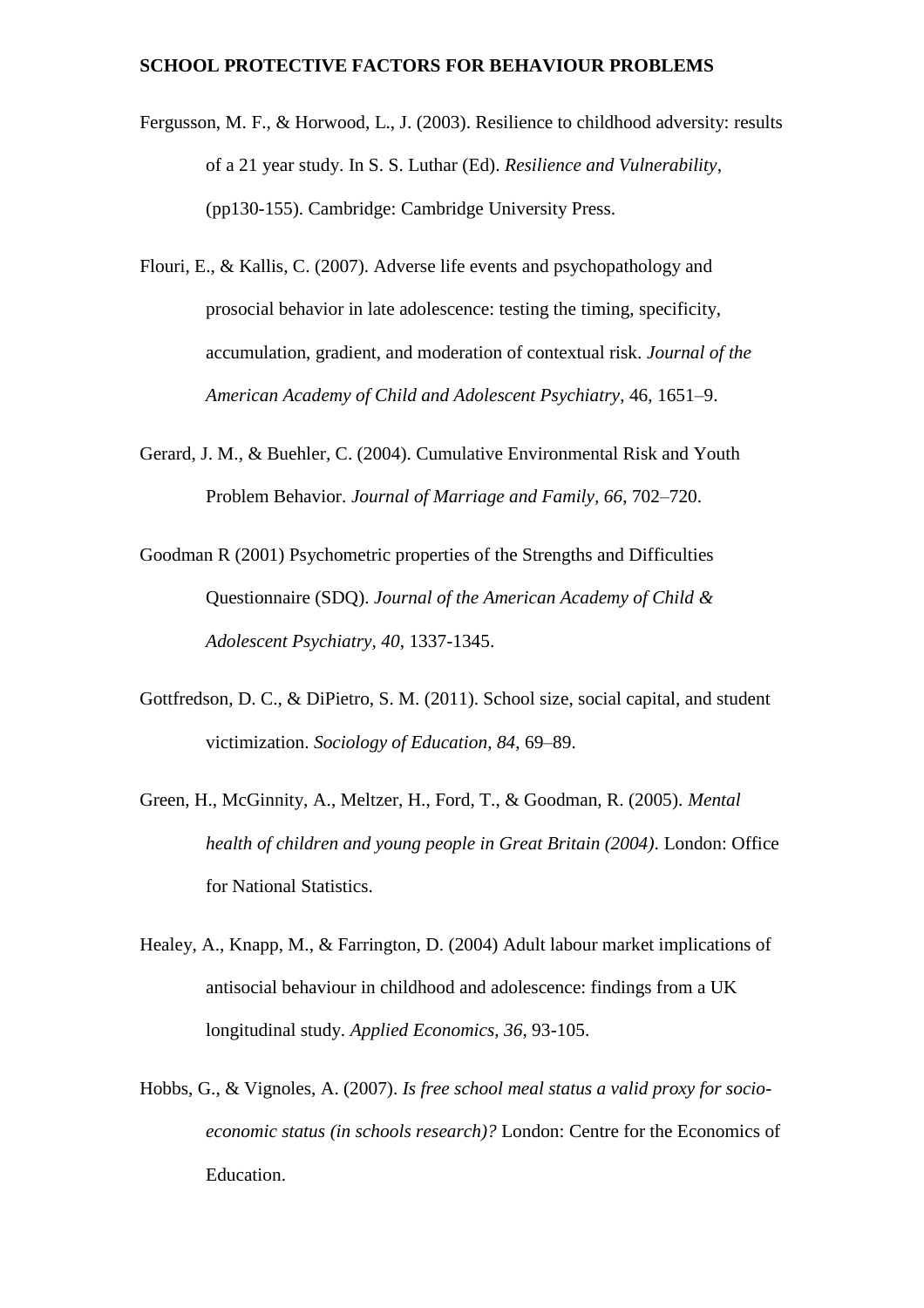- Hope, T. L., & Bierman, K. L. (1998). Patterns of home and school behavior problems in rural and urban settings. *Journal of School Psychology, 36*, 45– 58.
- Humphrey, N., Squires, G., Barlow, A., Bulman, W. F. L., Hebron, J. S., Oldfield, J., et al. (2011). *Achievement for All National Evaluation: Final Report (DfE-RR176).* London: DfE.
- Humphrey, N., Lendrum, A., Barlow, A., Wigelsworth, M. & Squires, G. (2013). Achievement for All: Improving psychosocial outcomes for students with special educational needs and disabilities. *Research in Developmental Disabilities*, 34, 1210-1225.
- Kuperminc, G., Leadbeater, B. J., Blatt, S. J. (2001). School social climate and individual differences in vulnerability to psychopathology among middle school students. *Journal of School Psychology, 39*, 141–159.
- Luthar, S. S. (1993). Annotation: methodological and conceptual issues in research on childhood resilience. *Journal of Child Psychology & Psychiatry, 34*, 441–53.
- Luthar, S. S. (2006). Resilience in development: A synthesis of research across five decades. In D. Cicchetti & D. J. Cohen (Eds.), *Developmental Psychopathology, Vol III, Risk, Disorder, and Adaptation*, (pp739-795). Hoboken, NJ: John Wiley & Sons
- Luthar, S. S., Cicchetti, D., & Becker, B. (2000). The construct of resilience: a critical evaluation and guidelines for future work. *Child Development, 71*, 543–562.
- Luthar, S. S., & Cushing, G. (2002). Measurement Issues in the Empirical Study of Resilience: An Overview. In M. D. Glantz, & J. L. Johnson (Eds). *Resilience*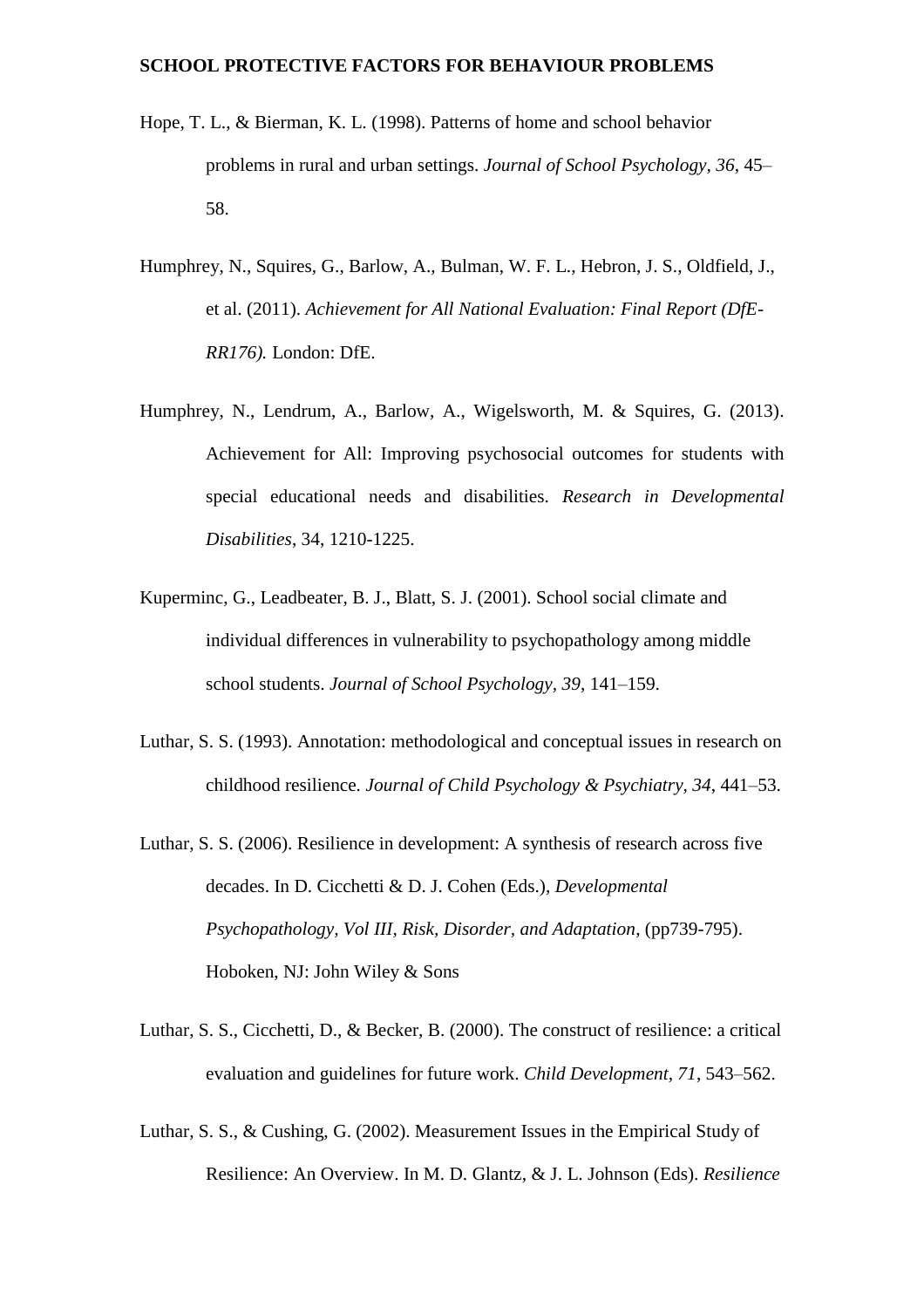*and Development: Positive Life Adaptations*, (pp129-160). London: Kluwer Academic Publishers.

- Maes, L., & Lievens, J. (2003). Can the school make a difference? A multilevel analysis of adolescent risk and health behaviour. *Social Science & Medicine, 56*, 517–29.
- Maag, J. W., & Katsiyannis, A. (2010). Early intervention programs for children with behavior problems and at risk for developing antisocial behaviors: Evidence and research-based practices. *Remedial and Special Education, 31*,464–475.
- Mahoney, J. L. (2000). School extracurricular activity participation as a moderator in the development of antisocial patterns. *Child Development, 71*, 502–16
- Masten, A. S. (2006). Promoting Resilience in development: A general framework for systems of care. In R. J. Flynn, P. M. Dudding, & J. G. Barber. (Eds.), *Promoting Resilience in Child Welfare*, (pp3-17). Ottawa: University of Ottawa Press.
- Masten, A. S. (2001). Ordinary magic: Resilience processes in development. *American Psychologist, 56,* 227–238.
- Murray, C., & Greenberg, M. T. (2006). Examining the importance of social relationships and social contexts in the lives of children with high- incidence disabilities. *The Journal of Special Education, 39*, 220–233.
- Naglieri, J. A., & LeBuffe, P. A. (2005). Measuring Resilience in children: From theory to practice. In S., Goldstein, & S. B., Brooks. (Eds.) *Handbook of resilience in children* (p107-121). New York: Springer.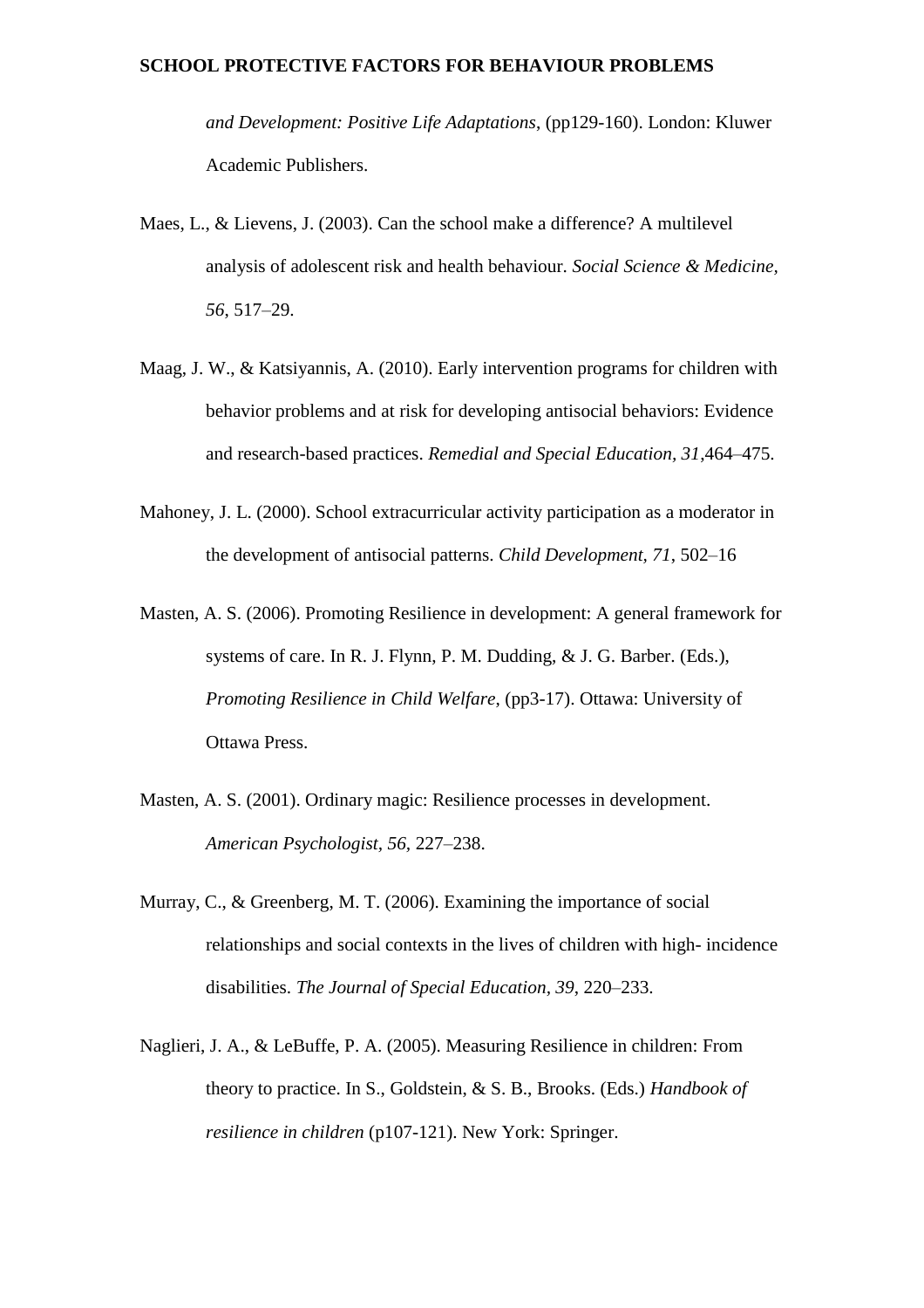- Offord, D. R., & Kraemer, H. (2000). Risk factors and prevention. *Evidenced Based Mental Health, 3,* 70-71.
- Oldfield, J. (2012). Behaviour difficulties in children with special education needs and disabilities: assessing risk, promotive and protective factors at individual and school levels. Unpublished doctoral dissertation, University of Manchester, UK.
- Oldfield, J., Humphrey, N., & Hebron, J. (2015). Cumulative risk effects for the development of behaviour difficulties in children and adolescents with special educational needs and disabilities. *Research in Developmental Disabilities 41-42, 66-75.*
- Olsson, C. A, Bond, L., Burns, J. M., Vella-Brodrick, D. A, & Sawyer, S. M. (2003). Adolescent resilience: a concept analysis. *Journal of Adolescence, 26*, 1–11.
- Pollard, J. A., Hawkins, D. & Arthur, M. W., (1999). Risk and protection: are both necessary to understand diverse behavioural outcomes in adolescence? *Social Work Research, 23*, 145-158.
- Propper, C., & Rigg, J. (2007). Socio-Economic Status and Child Behaviour: Evidence from a contemporary UK cohort. *Centre for Analysis of Social Exclusion (CASE), 125*, 1-16.
- Reinke, W. M., & Herman, K. C. (2002). Creating school environments that deter antisocial behaviors in youth. *Psychology in the Schools, 39,* 549–559.
- Ribeaud, D., & Eisner, M. (2010). Risk factors for aggression in pre-adolescence: Risk domains, cumulative risk and gender differences - Results from a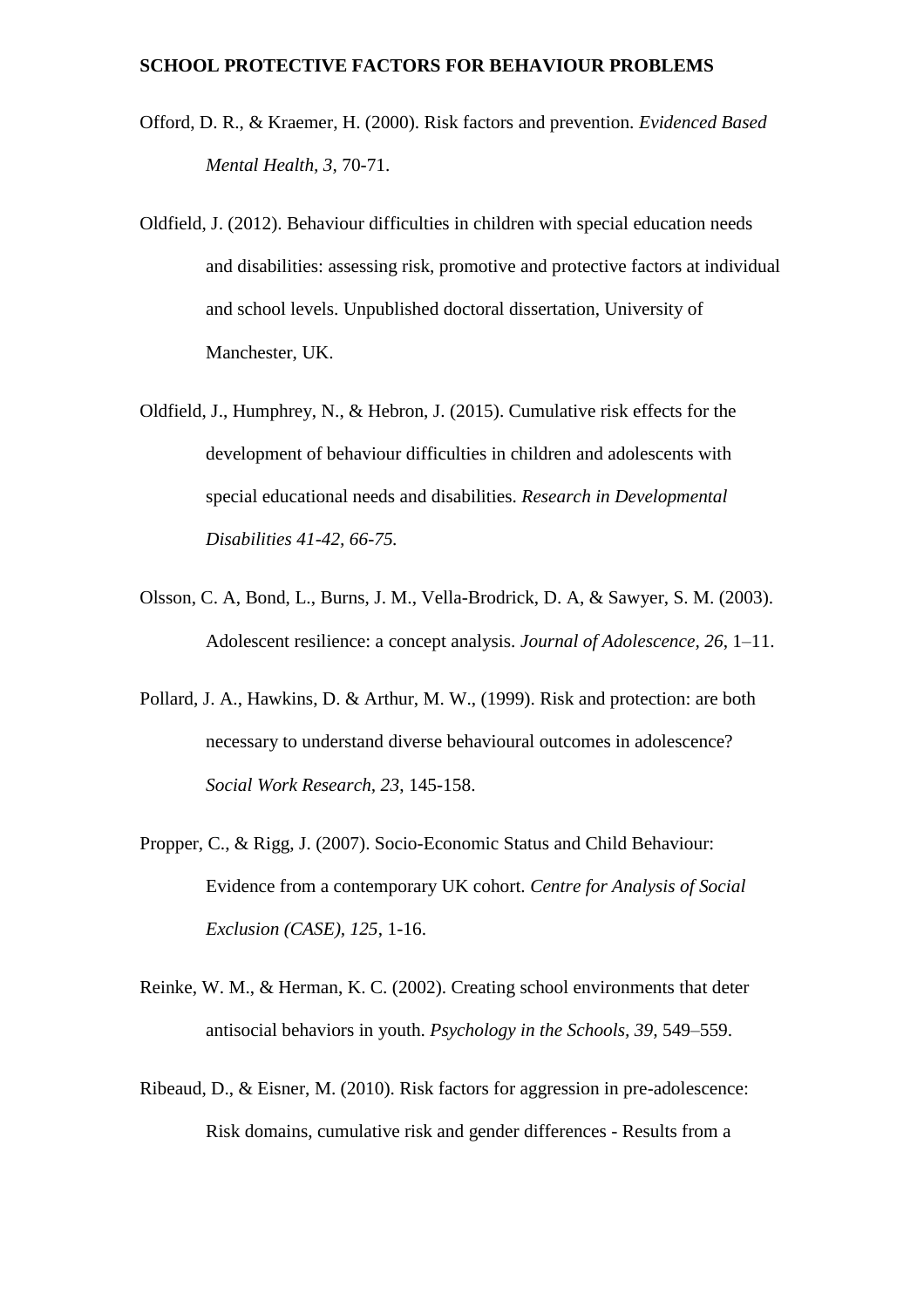prospective longitudinal study in a multi-ethnic urban sample. *European Journal of Criminology, 7,* 460–498.

- Rutter, M. (2000). Resilience reconsidered: conceptual considerations, empirical findings, and policy implications. In J. P. Shonkoff  $\& S.$  J. Meisels (Eds.). *Handbook of early childhood intervention* (pp651-682). Cambridge: Cambridge University Press.
- Sameroff, A., Gutman, L., & Peck, S. C. (2003). Adaptation among youth facing multiple risks: protective research findings. In S. S. Luthar (Ed). *Resilience and Vulnerability*. (pp130-155). Cambridge: Cambridge University Press.
- Schoon, I. (2006). *Risk and resilience: adaptations in changing times.* Cambridge: Cambridge University Press.
- Stewart, E. A. (2003). School social bonds, school climate, and school misbehaviour: A multilevel analysis. *Justice Quarterly, 20*, 575-604.
- Stouthamer-Loeber, M., Loeber, R., Wei, E., Farrington, D. P., & Wikström, P. O. H. (2002). Risk and promotive effects in the explanation of persistent serious delinquency in boys. *Journal of Consulting & Clinical Psychology, 70,* 111– 123.
- Sullivan, T. N., & Farrell, A. D. (1999). Identification and impact of risk and protective factors for drug use among urban African American adolescents. *Journal of Clinical Child Psychology, 28*, 122-136.
- Tiet, Q. Q., Bird, H. R., Hoven, C. W., Wu, P., Moore, R., & Davies, M. (2001). Resilience in the face of maternal psychopathology and adverse life events. *Journal of Child & Family Studies, 10*, 347–365.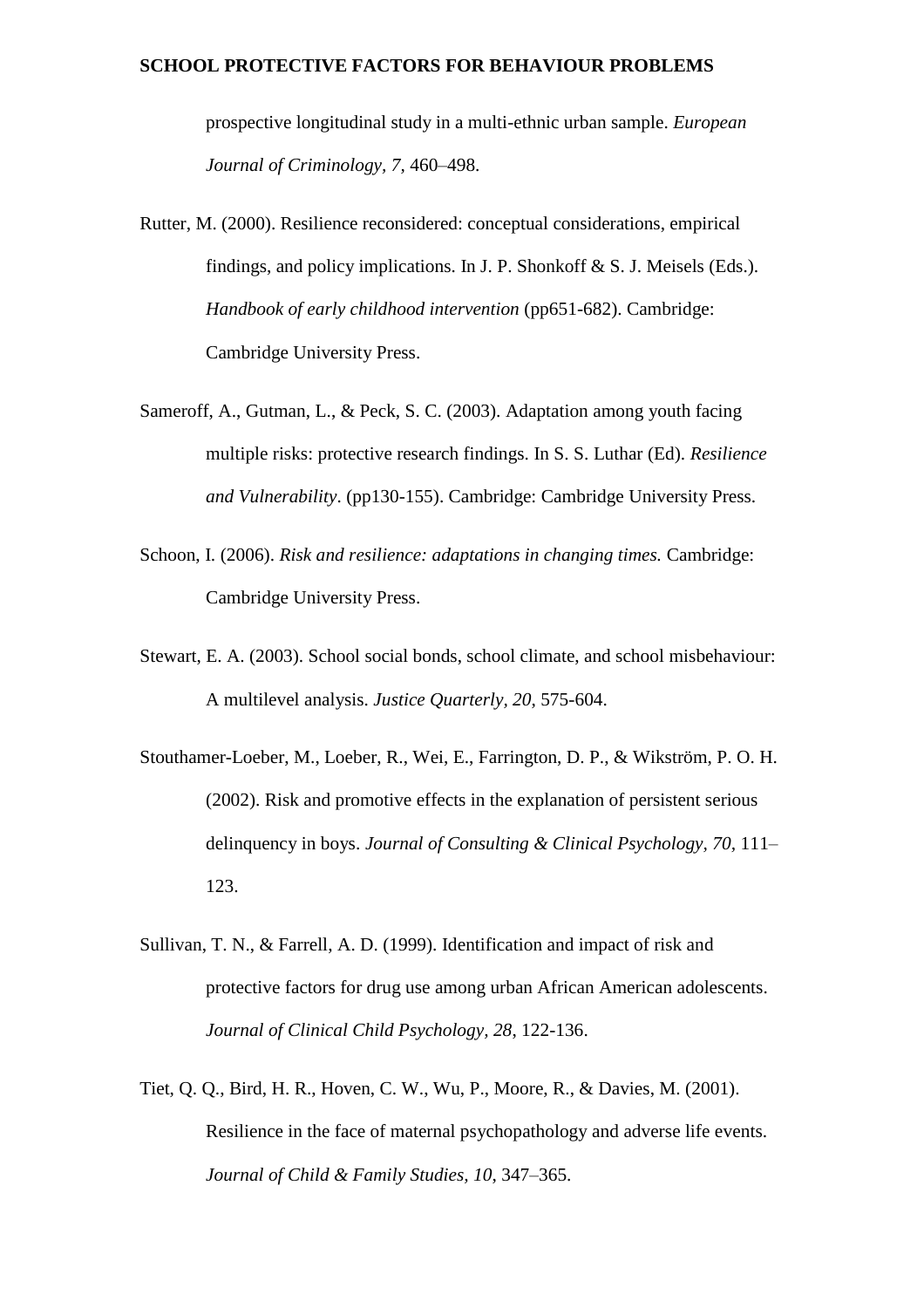- Trentacosta, C. J., Hyde, L. W., Shaw, D. S., Dishion, T. J., Gardner, F., & Wilson, M. (2008). The relations among cumulative risk, parenting, and behavior problems during early childhood. *Journal of Child Psychology & Psychiatry, 49,* 1211–1219.
- Vanderbilt-Adriance, E., & Shaw, D. S. (2008). Conceptualizing and re-evaluating resilience across levels of risk, time, and domains of competence. *Clinical Child & Family Psychology Review, 11,* 30–58.
- Werner, E. E., (2000). Protective Factors and Individual Resilience. In J. P. Shonkoff & S. J. Meisels (Eds.), *Handbook of early childhood intervention* (2nd edition) (pp115-132). Cambridge: Cambridge University Press.
- Wigelsworth, M., Oldfield, J., & Humphrey, N. (2013). Validation of the Wider Outcomes Survey for Teachers (WOST): A measure for assessing the behaviour, relationships and exposure to bullying of children and young people with Special Educational Needs and Disabilities (SEND). *Journal of Research in Special Educational Needs, 1, 1-9.*
- Wilson, V., Malcolm, H., Edward, S., & Davidson, J. (2008). "Bunking off": the impact of truancy on pupils and teachers. *British Educational Research Journal, 34*, 1– 17.
- Wright, M., & Masten, A., (2005). Resilience process in development: fostering positive adaptation in the context of adversity. In S., Goldstein, & S. B., Brooks (Eds.). *Handbook of resilience in children* (p17-37). New York: Springer.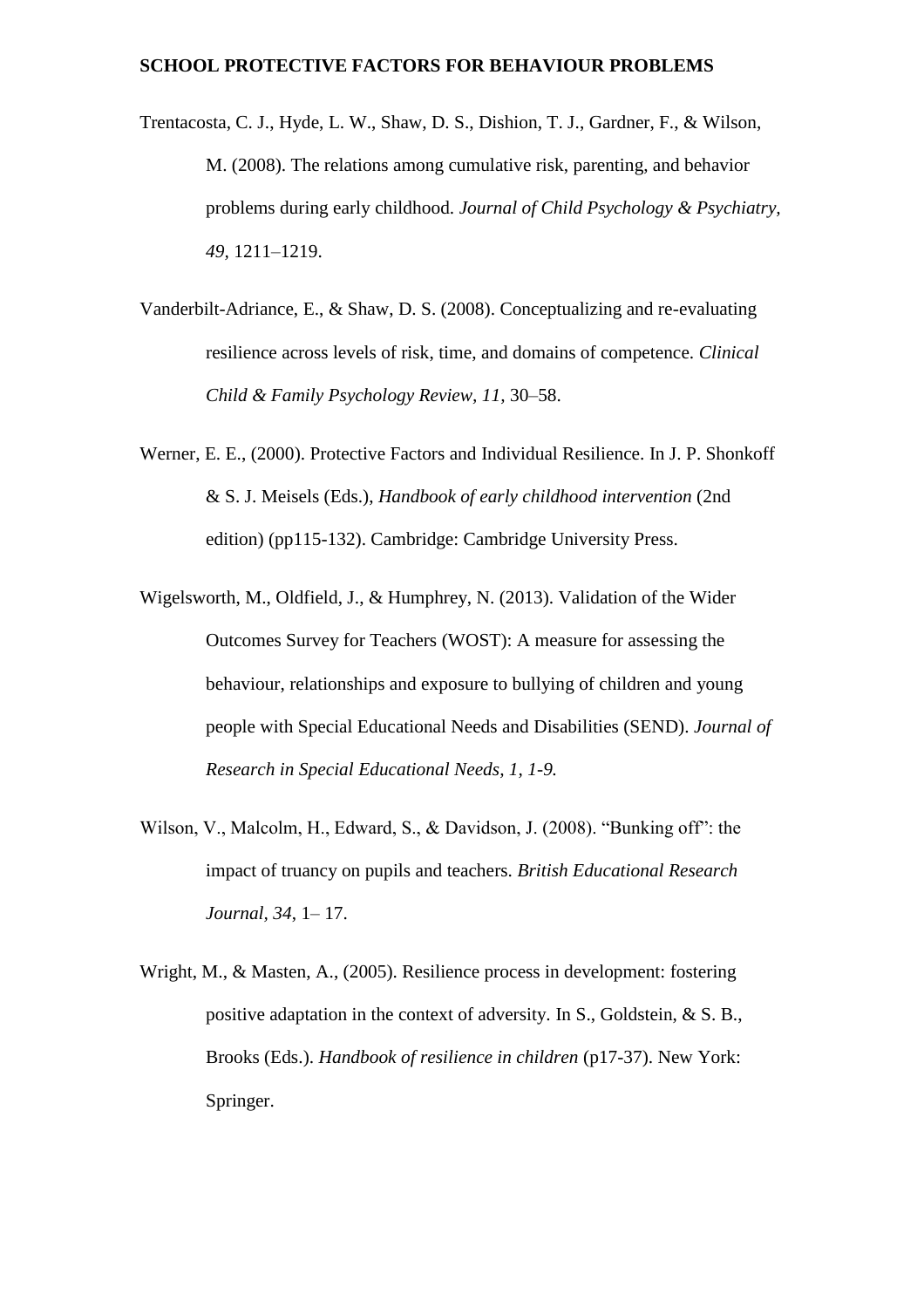| <b>Risk Variable</b>                              | <b>Description</b>                                                                                                                                                                                                                                                                                                          | <b>Source</b>         | <b>Risk present within</b><br>Primary and/or<br><b>Secondary model</b>       |
|---------------------------------------------------|-----------------------------------------------------------------------------------------------------------------------------------------------------------------------------------------------------------------------------------------------------------------------------------------------------------------------------|-----------------------|------------------------------------------------------------------------------|
| Eligible for Free<br><b>School Meals</b><br>(FSM) | Yes or No. FSM eligibility is used as<br>a proxy for socio-economic status<br>and is assessed based on parental<br>income.                                                                                                                                                                                                  | <b>NPD</b>            | Primary and Secondary<br>model                                               |
| Academic<br>achievement<br>(English)              | Academic outcomes were measured<br>using a point score derived from<br>teacher assessments of national<br>curriculum levels. The point scores<br>were converted to standardized<br>scores within each year group, so<br>that an individual pupil's<br>achievement could be compared to<br>average age-related expectations. | Teacher<br>assessment | Primary and Secondary<br>model                                               |
| Attendance                                        | Proportion of days' attendance at<br>school as a percentage from 0-100.                                                                                                                                                                                                                                                     | Local<br>Authority    | Secondary model                                                              |
| Positive<br>relationships                         | Mean score on positive relationships<br>sub-scale ranging from 0-3, with<br>higher scores indicating more<br>positive relationships with teachers<br>and pupils.                                                                                                                                                            | <b>WOST</b>           | Primary model                                                                |
| <b>Bully</b> role                                 | Role in bullying incidents as either<br>Bully, Victim, Bully-Victim,<br>Bystander, or Not Involved.                                                                                                                                                                                                                         | <b>WOST</b>           | $Bully = Primary$ and<br>Secondary model<br>$Bystander =$ Secondary<br>model |

*Table 1. Individual level risk factors used to calculate the cumulative risk score.*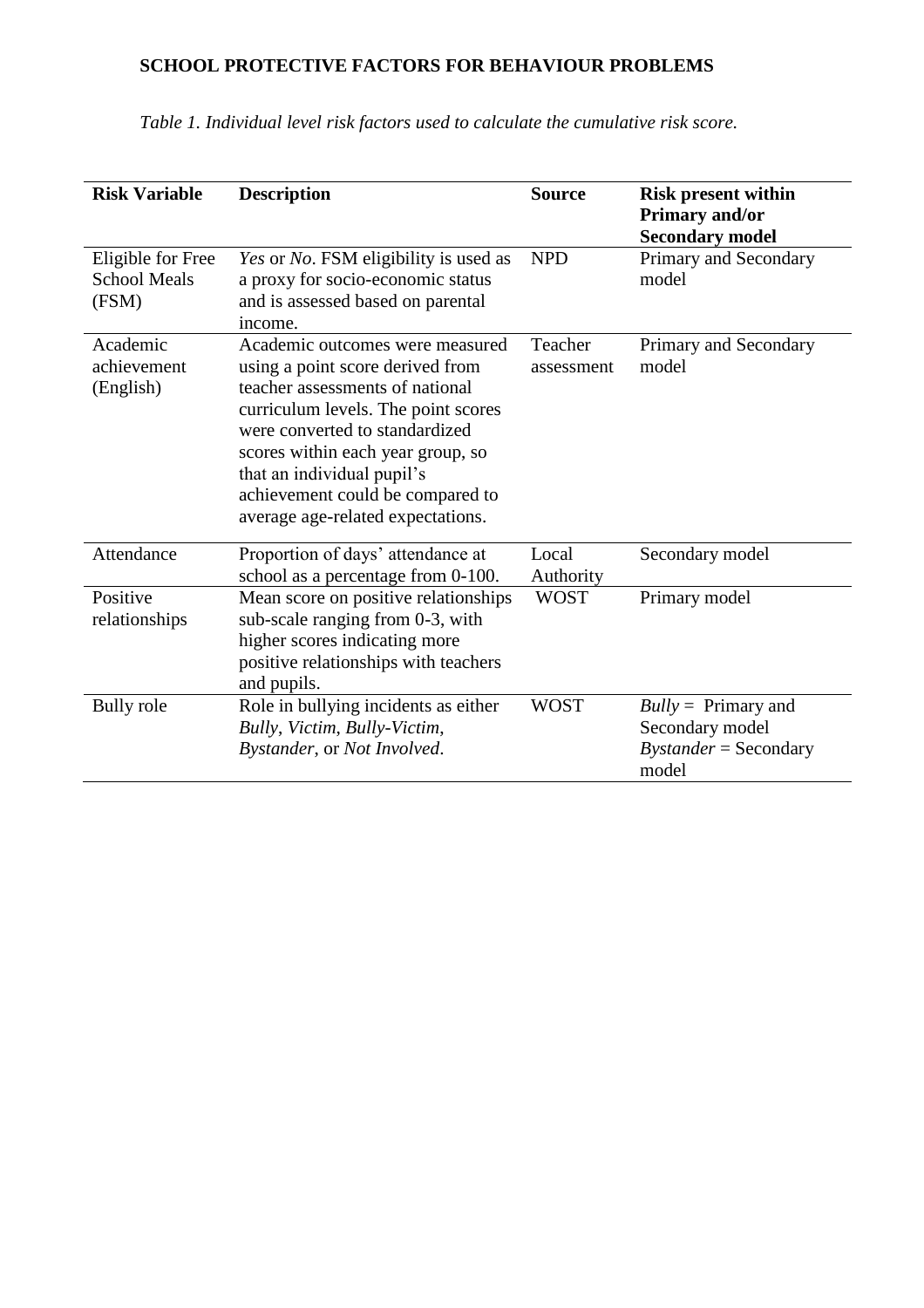| <b>Predictor Variable</b> | <b>Description</b>                                 | <b>Source</b>          |  |  |
|---------------------------|----------------------------------------------------|------------------------|--|--|
| School location           | Whether the school is located in a <i>rural</i> or | EduBase                |  |  |
|                           | <i>urban</i> area.                                 |                        |  |  |
| School size               | Number of pupils on roll at the school             | EduBase                |  |  |
|                           | (divided by 100 to allow a more meaningful         |                        |  |  |
|                           | interpretation of results).                        |                        |  |  |
| <b>School Free School</b> | Proportion of pupils eligible for FSM,             | <b>Local Authority</b> |  |  |
| Meals (FSM)               | recorded as a percentage from 0-100.               |                        |  |  |
| School English as         | Proportion of pupils speaking EAL, recorded        | <b>Local Authority</b> |  |  |
| an Additional             | as a percentage from 0-100.                        |                        |  |  |
| Language (EAL)            |                                                    |                        |  |  |
| <b>School SEND</b>        | Proportion of pupils receiving School Action       | <b>DfE</b> Performance |  |  |
|                           | Plus (SA+) or Statement (ST) level of              | Tables                 |  |  |
|                           | support for SEND, recorded as a percentage         |                        |  |  |
|                           | from $0-100$ .                                     |                        |  |  |
| School                    | In primary schools the proportion of pupils        | <b>DfE</b> Performance |  |  |
| Achievement               | attaining at least National Curriculum Level       | Tables                 |  |  |
|                           | 4 in English and maths. In secondary schools       |                        |  |  |
|                           | the proportion of children achieving at least      |                        |  |  |
|                           | 5 A*-C GCSE grades including English and           |                        |  |  |
|                           | maths. Recorded as a percentage from 0-100.        |                        |  |  |
| <b>School Absence</b>     | The average rate of pupil absence from             | <b>DfE</b> Performance |  |  |
|                           | school, recorded as a percentage from 0-100        | Tables                 |  |  |
|                           | with higher rates indicating more instances        |                        |  |  |
|                           | of absence.                                        |                        |  |  |
| <b>School Exclusion</b>   | Pupils with one or more incidents of fixed         | <b>School Census</b>   |  |  |
|                           | period exclusions as a percentage of total         |                        |  |  |
|                           | school size, ranging from 0-100.                   |                        |  |  |

*Table 2: School level predictor variables: descriptions and sources of data collection*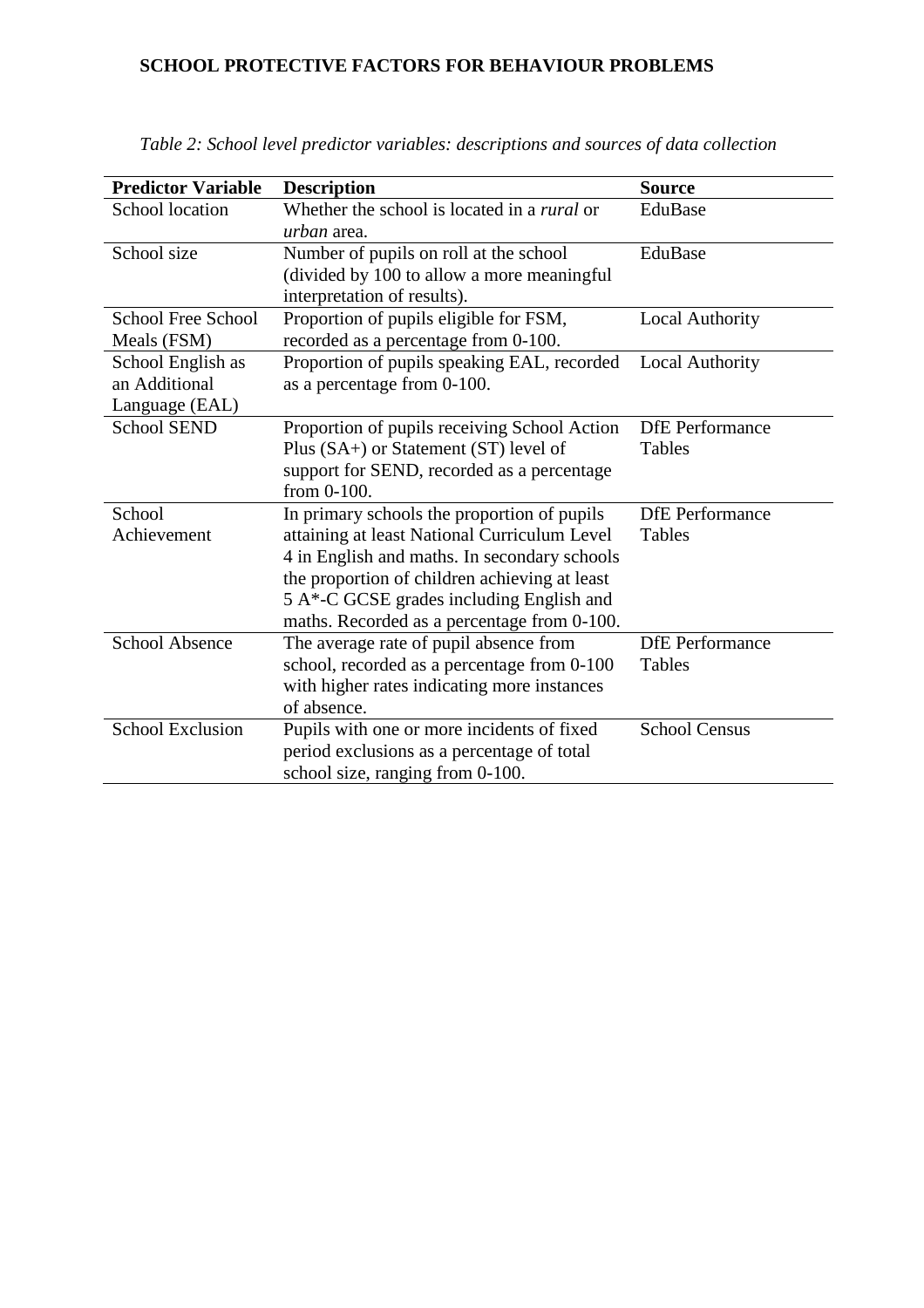| <b>Risk model: Primary</b><br>$(\beta 0$ ij = 0.258 (0.045) |             |              | <b>Protective model: Primary</b><br>$(\beta 0$ ij = 0.246 (0.045) |                                    |             |              |                         |
|-------------------------------------------------------------|-------------|--------------|-------------------------------------------------------------------|------------------------------------|-------------|--------------|-------------------------|
|                                                             | Coefficient | Std<br>Error | $\overline{P}$<br>value                                           |                                    | Coefficient | Std<br>Error | $\overline{P}$<br>value |
| <b>SCHOOL LEVEL</b>                                         | .034        | .006         | < .001                                                            | <b>SCHOOL LEVEL</b>                | .034        | .006         | < .001                  |
| School location (if<br>urban)                               | .007        | .050         | .885                                                              | School location (if<br>urban)      | $-.003$     | .051         | .954                    |
| School size                                                 | .000        | .000         | .605                                                              | School size                        | .000        | .000         | .527                    |
| School FSM<br>eligibility                                   | $-.001$     | .002         | .504                                                              | School FSM<br>eligibility          | $-.001$     | .002         | .800                    |
| School EAL                                                  | $-.000$     | .001         | .828                                                              | School EAL                         | $-.001$     | .001         | .467                    |
| <b>School SEND</b>                                          | .001        | .003         | .772                                                              | <b>School SEND</b>                 | .000        | .001         | .917                    |
| School achievement                                          | $-.006$     | .001         | < .001                                                            | School achievement                 | $-.006$     | .001         | < .001                  |
| School attendance                                           | $-.032$     | .017         | .067                                                              | School attendance                  | $-.030$     | .018         | .093                    |
| School exclusion                                            | .012        | .020         | .536                                                              | School exclusion                   | .013        | .020         | .519                    |
| <b>INDIVIDUAL</b><br><b>LEVEL</b>                           | .220        | .007         | < .001                                                            | <b>INDIVIDUAL</b><br><b>LEVEL</b>  | .217        | .007         | < .001                  |
| Behaviour mean T1                                           | .485        | .018         | < .001                                                            | Behaviour mean T1                  | .488        | .018         | < .001                  |
| <b>Cumulative Risk</b>                                      | .081        | .013         | < .001                                                            | <b>Cumulative Risk</b>             | .082        | .015         | < .001                  |
| Year group:<br>(if Year 5)                                  | .076        | .024         | .001                                                              | Year group:<br>(if Year 5)         | .074        | .023         | .002                    |
| Season of birth:<br>(if Autumn)<br>Gender: (if Male)        | .047        | .029         | .106                                                              | Season of birth:<br>(if Autumn)    | .047        | .029         | .109                    |
|                                                             | $-.073$     | .022         | .001                                                              | Gender: (if Male)                  | $-.072$     | .022         | .001                    |
| <b>SEND Category:</b><br>(if BESD)                          | .259        | .033         | < .001                                                            | <b>SEND Category:</b><br>(if BESD) | .262        | .033         | < .001                  |
|                                                             |             |              |                                                                   | School location<br>*Risk           | $-.031$     | .041         | .444                    |
|                                                             |             |              |                                                                   | School size*Risk                   | .000        | .000         | .084                    |
|                                                             |             |              |                                                                   | School FSM<br>eligibility *Risk    | .000        | .001         | .996                    |
|                                                             |             |              |                                                                   | School EAL*Risk                    | .001        | .001         | .175                    |
|                                                             |             |              |                                                                   | School SEND*Risk                   | .004        | .002         | .051                    |
|                                                             |             |              |                                                                   | School<br>achievement*Risk         | $-.003$     | .001         | .008                    |
|                                                             |             |              |                                                                   | School<br>attendance*Risk          | $-.010$     | .012         | .385                    |
|                                                             |             |              |                                                                   | School<br>exclusion*Risk           | $-.005$     | .013         | .688                    |
| $2*log$ likelihood = 3203.123                               |             |              | $-2*log$ likelihood = 3177.135                                    |                                    |             |              |                         |
| $\chi^2$ (8, n = 2660) = 25.988, p <.01                     |             |              |                                                                   |                                    |             |              |                         |

*Table 3: Risk and protective multi-levels models for primary schools*